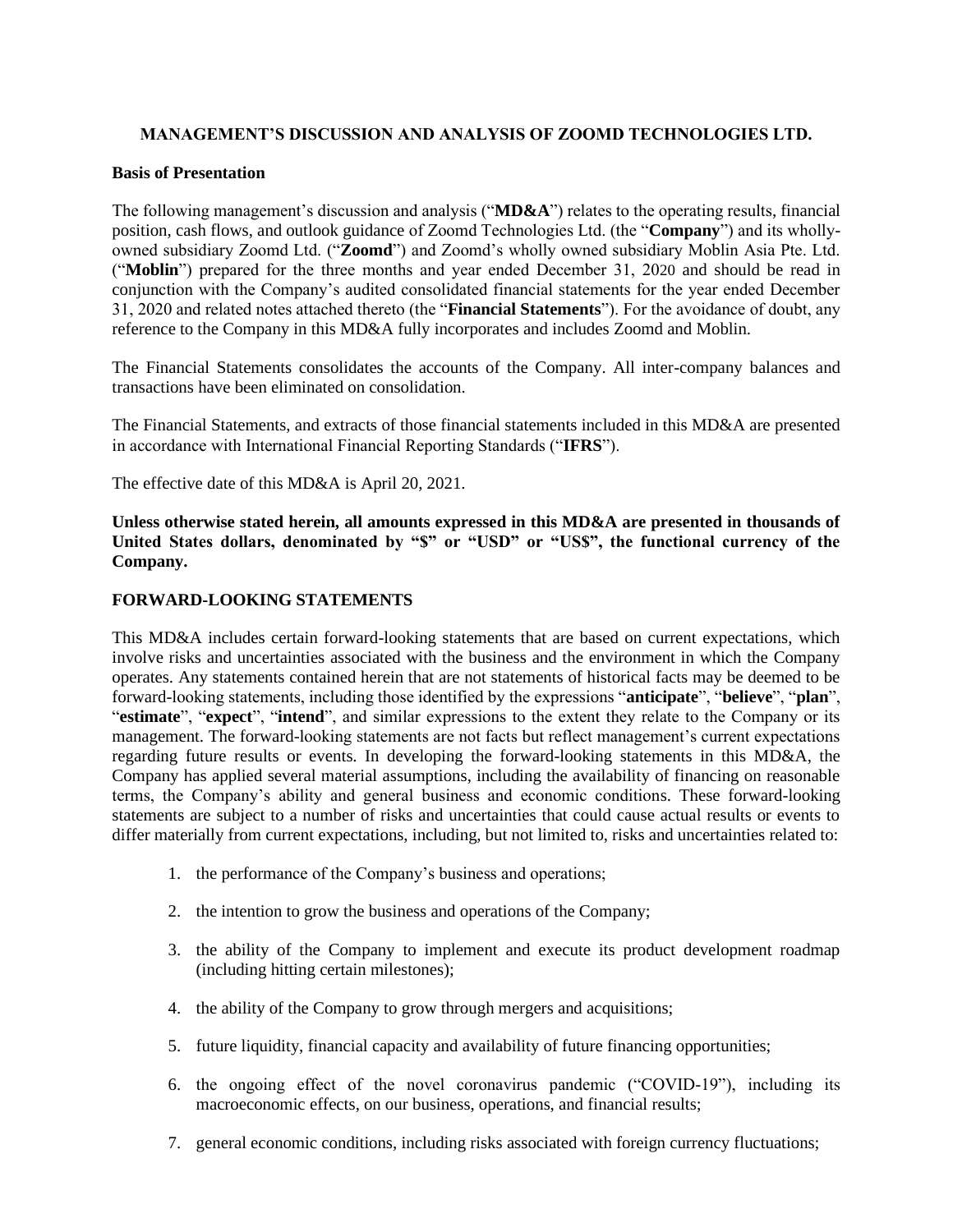- 8. demand for the Company's products;
- 9. introduction of competing products;
- 10. the Company's ability to respond to rapid technological changes with new products and services;
- 11. the return on investment from research & development investments made by the Company;
- 12. the Company's ability to protect and enforce its intellectual property, and risks of potential claims of intellectual property infringement by third parties;
- 13. failure to manage the Company's product and service lifecycles;
- 14. failure to manage open-source software adoption and compliance risks;
- 15. concentrated customer base, as ten of the Company's customers comprise 61% of its revenues for the period ended December 31, 2020;
- 16. the success of the Company's launched SaaS products;
- 17. the success of the Company's Demand Side Platform (DSP);
- 18. the ability of the Company to achieve its revenue outlook for fiscal 2021, including the risk that it is unable to grow its revenue organically or grow revenue through acquisitions;
- 19. the ability of the Company's products to operate effectively within the systems of the Company's customers; and
- 20. general industry and regulation trends which may change from time to time and could adversely impact the Company's business, including Apple's announcements about the implementation of an "opt-in" regime in iOS 14 for certain data collection, impacting the direct identifiers within the ecosystem as part of a continuing industry trend of protecting the privacy of users.

This MD&A contains future-oriented financial information and financial outlook information (collectively, "**FOFI**") about the Company's revenue outlook for the year ended December 31, 2021. Readers are cautioned that the assumptions used in the preparation of such information, although considered reasonable at the time of preparation, may prove to be imprecise and, as such, undue reliance should not be placed on FOFI. Zoomd's actual results, performance or achievement could differ materially from those expressed in, or implied by, these FOFI, or if any of them do so, what benefits the Company will derive therefrom. The Company has included the FOFI in order to provide readers with a more complete perspective on the Company's future operations and such information may not be appropriate for other purposes.

With respect to the forward-looking statements contained herein, although the Company believes that the expectations and assumptions are reasonable, undue reliance should not be placed on the forward-looking statements, because no assurance can be given that they will prove to be correct. There can be no assurance that the anticipated results or developments will actually be realized, and actual results can be expected to vary from the results projected and such variances may be material and adverse. The Company disclaims any intention or obligation to update or revise any forward-looking statements, whether as a result of new information, future events or otherwise. All forward-looking statements contained in this MD&A are expressly qualified in their entirety by this cautionary statement. Comparisons of results for current and any prior periods are not intended to express any future trends or indications of future performance, unless specifically expressed as such, and should only be viewed as historical data.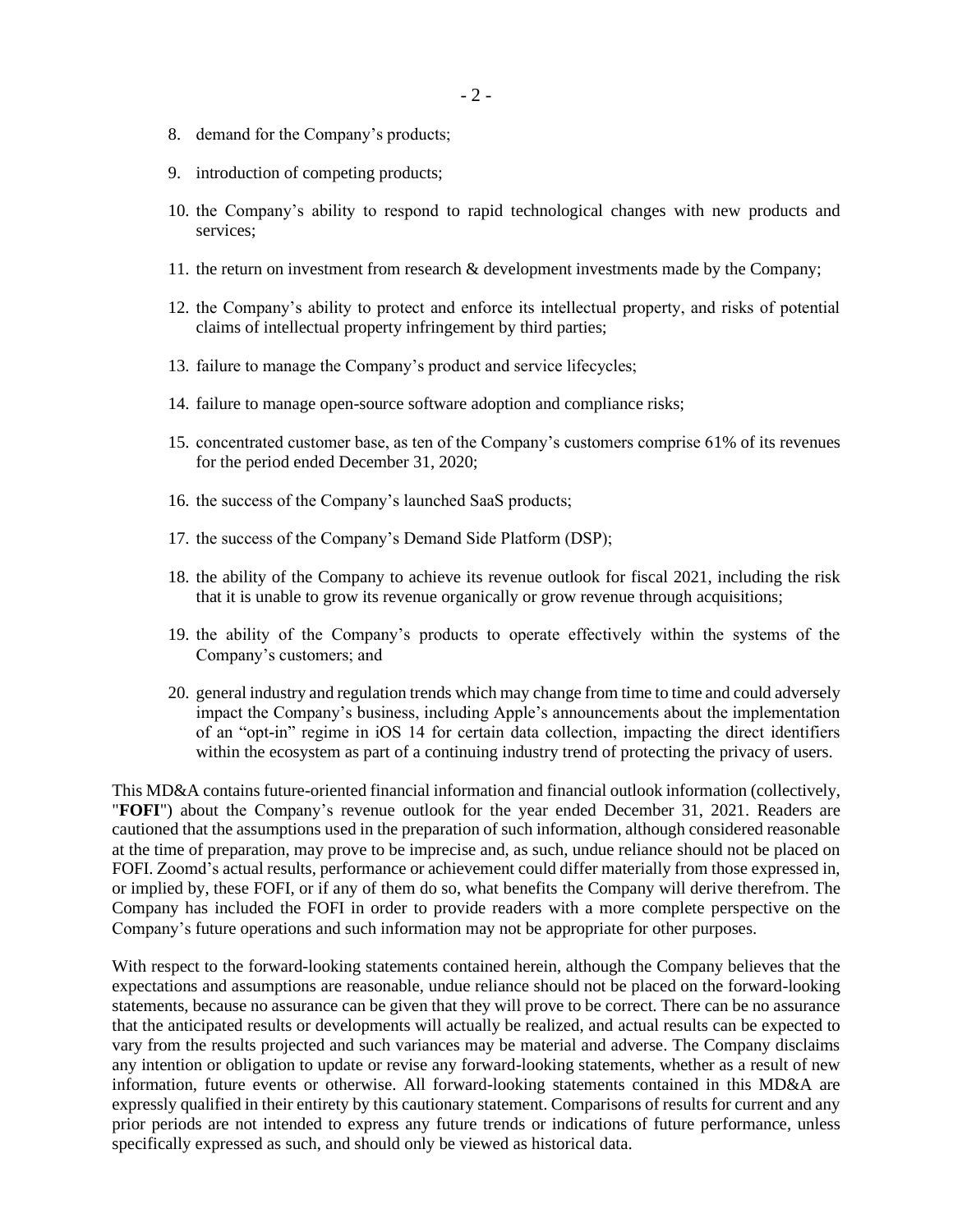#### **Non-IFRS Financial Measures**

This MD&A makes reference to certain non-IFRS measures. These measures are not recognized measures under IFRS, do not have a standardized meaning prescribed by IFRS and are therefore unlikely to be comparable to similar measures presented by other companies. Rather, these measures are provided as additional information to complement those IFRS measures by providing further understanding of the Company's results of operations from management's perspective. The Company's definitions of non-IFRS measures used in this MD&A may not be the same as the definitions for such measures used by other companies in their reporting. Non-IFRS measures have limitations as analytical tools and should not be considered in isolation nor as a substitute for analysis of the Company's financial information reported under IFRS. The Company uses non-IFRS financial measures to provide investors with supplemental measures of its operating performance and to eliminate items that have less bearing on operating performance or operating conditions and thus highlight trends in its core business that may not otherwise be apparent when relying solely on IFRS financial measures. Specifically, the Company believes that Adjusted EBITDA, when viewed with the Company's results under IFRS and the accompanying reconciliations, provides useful information about the Company's business without regard to potential distortions. By eliminating potential differences in results of operations between periods caused by factors such as depreciation and amortization methods and share-based compensation, the Company believes that Adjusted EBITDA can provide a useful additional basis for comparing the current performance of the underlying operations being evaluated. The Company believes that securities analysts, investors, and other interested parties frequently use non-IFRS financial measures in the evaluation of issuers. The Company's management also uses non-IFRS financial measures in order to facilitate operating performance comparisons from period to period.

"**EBITDA**" represents the Company's operating profit before interest, taxes, depreciation and amortization.

"**Adjusted EBITDA**" represents the EBITDA adjusted for the exclusion of share-based compensation.

See "Reconciliation of Non-IFRS Measures" for a reconciliation of each non-IFRS measure to its most directly comparable IFRS measure.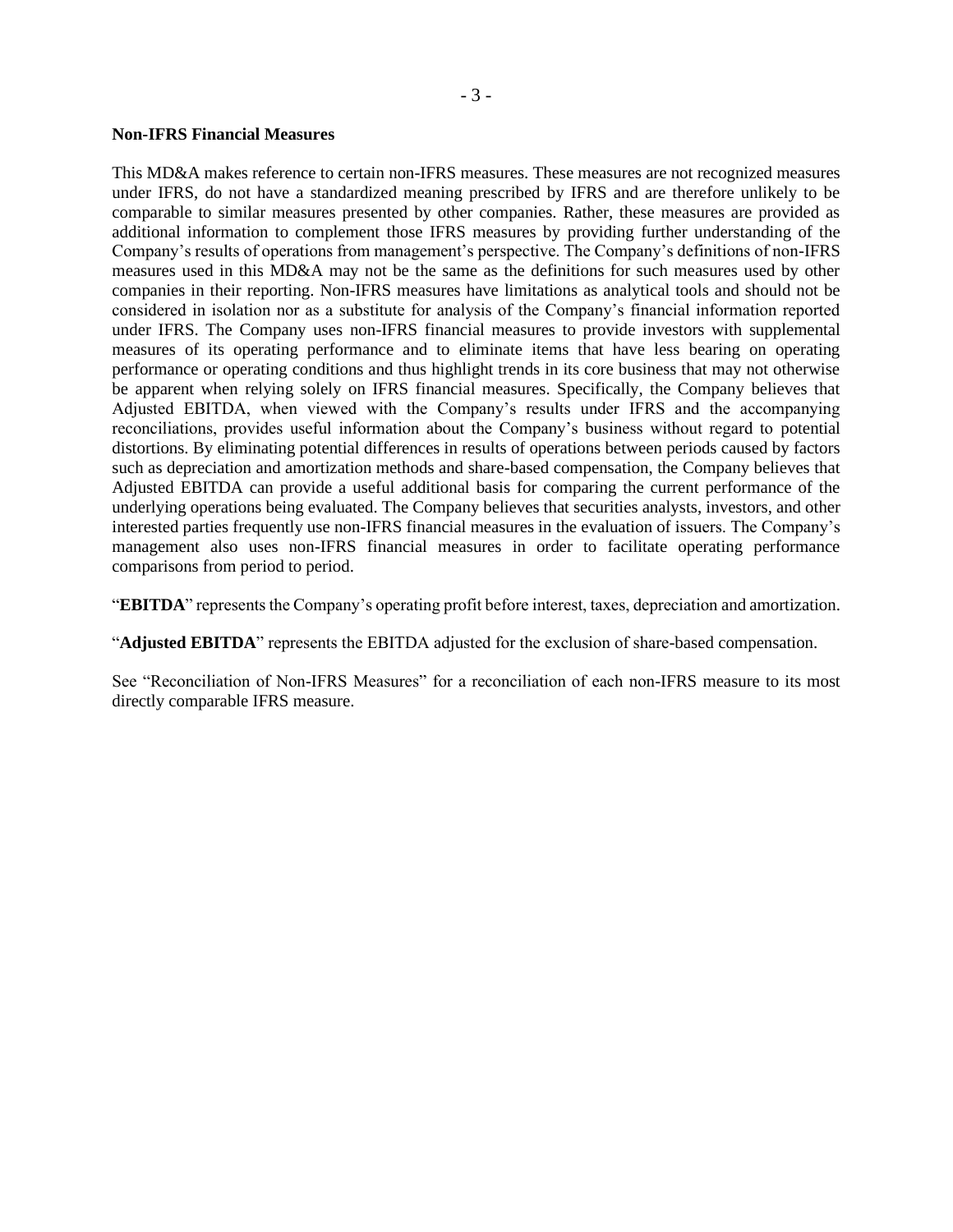### *COMPANY OVERVIEW*

Zoomd, the Company's wholly-owned operating subsidiary located in Israel, was incorporated on November 29, 2012 and began operating in 2013 in the area of search and analytics. In 2017, Zoomd acquired the mobile marketing company "Moblin". In September 2019, through a qualifying transaction (the "Qualifying Transaction") undertaken pursuant to the rules of the TSX Venture Exchange ("**TSXV**"), Zoomd became a wholly-owned subsidiary of the Company, a reporting issuer in Alberta and British Columbia, whose common shares are traded on the **TSXV**. The Company has developed a proprietary patented technology and targets the needs of many segments of the digital marketing industry, it focused on efficient user acquisition for companies and products aimed at mobile users. The Company leverages unique tools for publishers, based on onsite search providing increased monetization and engagement for publishers as well as more efficient management of digital advertising budgets for media agencies and advertisers, targeting usually mobile app user acquisition. The Company offers its services globally through its subsidiary in Singapore and through its agents and other business partners all over the globe. As such, the Company operates in collaboration with hundreds of publishers and global advertisers and has experienced significant adoption rates of its on-site search and app distribution technology by major companies worldwide, including most recently by companies such as Philippine Star Media Group, meczyki.pl, GMA Networks.

The Company endeavours to permanently generate clear added value to its customers in a transparent manner. The Company's current and future product development roadmap includes self-serve products integrated within various digital media sources, thereby enabling its customers to reach the best "value for money" ad targeting for each media source in any screen, or platform integrated to Zoomd. The Company continuously monitors new distribution channels to add additional options to its customers and it obtained the "TikTok Marketing Partner Certification" in 2021, thereby allowing its customers an integrated solution to manage user-acquisition campaigns on the TikTok Platform, as one of many. Additionally, once the milestones of the product roadmap are completed, the Company's products will also be packaged and offered as a classic SaaS UA (User Acquisition) software, offered at a flat rate price for customers who prefer using the product on their own rather than as a managed service by third parties.

The Company released its first version of the "MVP" (Minimum Viable Product, a SaaS solution of its service) in fourth quarter of 2020 and achieved Company's second milestone as planned – beta release to collect customer feedback during the first quarter of 2021. Now the Company is heading to meet the third and fourth milestones on the product roadmap – a soft launch, expected to take place during the second quarter of 2021, with a full release planned for third quarter of 2021.

The Company is focusing its efforts, which are based on trends within the online advertising industry, in line with its basic strategy of:

- Providing customers a robust marketing platform, focusing on user acquisition first.
- Contributing effectively, and in a measurable way, to improve its customer's results in their user acquisition campaigns.
- Enabling customers to manage their user acquisition campaign budgets on all digital channels, screens and platforms including social networks, ad networks, exchanges, content discovery platforms, influencers, connected TV(CTV), audio networks, and AR/VR marketplaces, all using KPI-based technology.
- Managing all key information in campaigns under a single screen, including cost of media, cost of acquisition, Lifetime Value (LTV), ROAS (Return On Ad Spend) and other key metrics,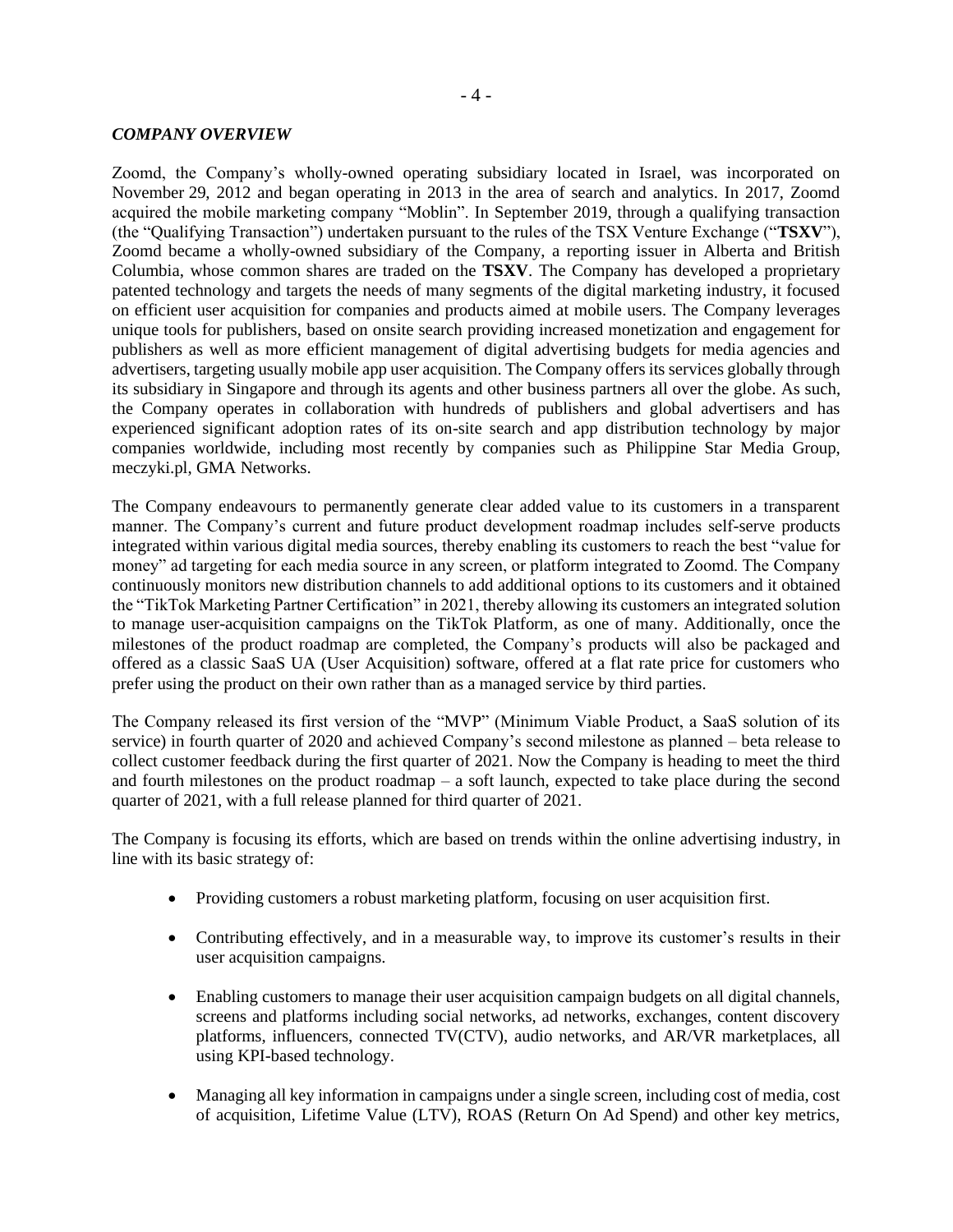while working towards integrating full automation, AI and ML based prediction algorithms into the platform.

- Being the only platform an advertiser will need for acquiring new users via digital media.
- Offering extra tools and features as part of its product offering in an attempt to simplify campaign management tasks. Such extra tools and features include graphic editing capabilities for quick ad adjustments, extra layers of user data from app stores and unique optimization abilities for saving time and resources on campaign management tasks.

### *Overview of the industry and the Company's Competitive Advantage:*

Many companies operate in the Company's industry. Digital marketing and advertising is a large market, with the mobile segment expected to continue to grow at an accelerated rate and be subject to intense competition and innovation. The Company offers tools for improving the efficiency of digital marketing budgets focused on mobile apps user acquisition at this stage.

The Company offers two main products, with different target audiences:

- For publishers: an internal site search engine, supplying the Company's clients that are publishers with the ability to implement search in their web site.
- For advertisers: a complete unified mobile user acquisition platform for managing all their user acquisition activity, under one unified command and control screen.

The Company competes both with companies that provide internal site search solutions, and companies that provide mobile and general digital media buying services and solutions, focused on mobile apps and user acquisition. Management is not aware of any other company that offers both an internal site search solution while also providing a mobile and general digital media buying solution.

Management believes that the Company's platform already has its competitive advantages over similar products and services offered by competitors. The Company's belief is based on the following:

- For publishers, the Company offers a fully customised search tool for free, using a revenueshare model with the publisher (as a partner). Most of the Company's competitors in this segment typically don't offer a software-based license for a fee. The free solutions that are offered by other companies are not customisable or self-controlled, and management believes provide less analytical data that is insightful to publishers, when compared to the Company's product. Targeting publisher's inventory and providing monetisation tools within the ecosystem is one of the Company's strategic goal.
- For advertisers, the Company is focused on mobile app user acquisition, integrating all digital media sources on its platform. This saves campaign managers time and permits advertisers to scale their campaigns by adding new media sources, but without having to deal with new dashboards or platforms to manage such media sources. Management believes that the Company's advantage over its competitors in this segment, once the product is finalized and launched, is expected to stem from the disruptive approach which uses the integration of planned traffic sources, an AI based automated user acquisition approach, and the combination of audience-specific data insights that are unique to the Company's platform.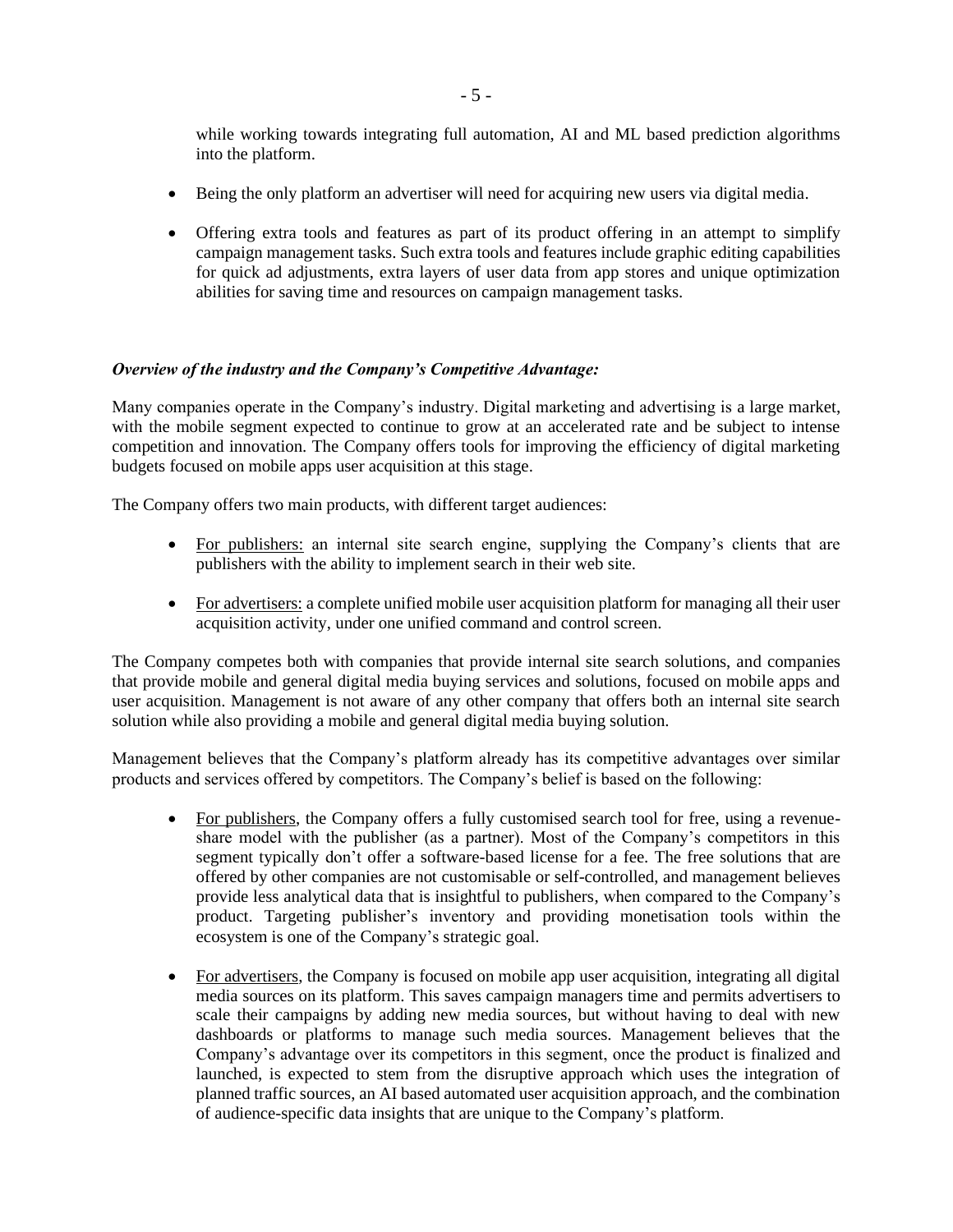In all, the Company's competitive advantage can be summarized as follows:

- The only company in the industry offering a "search"-based solution to publishers for better user targeting for advertisers. The Company's search data is unique and helps it target audiences in ways that others may not be able to.
- The only platform that combines a single product that can be used by both advertisers and publishers.
- The platform does not require a SDK (Software Development Kit) to be implemented.
- The Company's advertising solution is built as a software layer on the ecosystem. It is integrated into more than 600 media channels, consolidating all data and streaming it into a centralized dashboard, giving the advertiser the ability to view, analyse and optimise their campaign on hundreds of channels in a single platform, thereby saving the advertiser resources and maximising their advertising budget. There is no dependency on any specific supplier or traffic channel.
- As a layer on the ecosystem, management believes that the Company is well positioned within the industry, as its platform has a low impact with respect of privacy, tracking and measurement of changes while the industry is going through various privacy-centered initiatives, including iOS 14 identifier, Google cookie sunset and Google  $3<sup>rd</sup>$  party cookie tracking.
- The Company's platform is integrated to each media source and measurement solution based on the relevant API the source offers. As media sources and measurement companies build their solutions to adapt to the ongoing changes, the Company's platform API is adjustable and integrates with each offered API. As such, the platform will work with all offered integration based solutions.
- The Company is not reliant on the Google /Facebook "duopoly". The Company's platform is integrated on a wide variety of media sources, offering its customers numerous acquisition channels, including social channels, global publishers, ad networks, SDK networks, media exchanges/ DSP's, incentivise networks, affiliate networks, mobile operators and device manufactures.
- For the self-serve SaaS version of the platform, the Company uses a monthly subscriptionbased license that is not tied to the monthly media budget of the advertiser.
- The platform works transparently with the advertisers' ad accounts.
- As the industry is rapidly changing, the Company invests resources on market analysis, customer management and research and development to maintain its competitive advantage and refine its product to further differentiate itself from the competitors in order to build a healthy base for future growth.

# **Fiscal 2021 Revenue Outlook**

• Management is introducing its revenue outlook for the year ending December 31, 2021 and anticipates revenue growth between 30% to 40% from \$25.4 million up to \$35.6 million. This outlook reflects the following assumptions: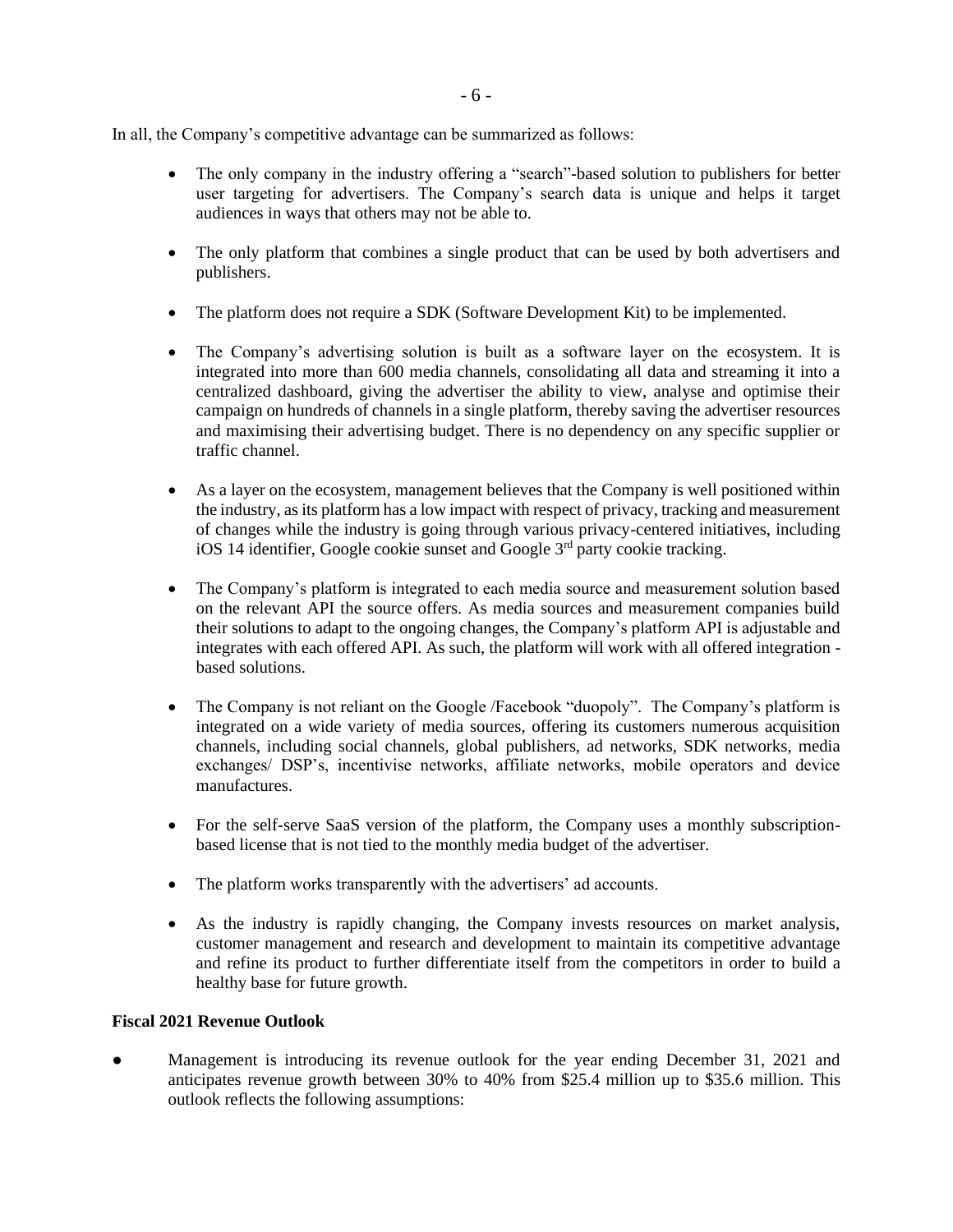- **Organic Growth** Management estimates that at least \$4 million of the revenue growth for the year ending December 31, 2021 to be caused primarily from the existing business model where the key drivers are:
	- New customers acquired primarily during the second half of 2020 through to the beginning of the year 2021, which are expected to increase their marketing spend as they become more familiar with the platform, the services and the results.
	- New customers that management expects to acquire as a result of the newly launched self-served SaaS platform for online campaign management and the recently announced white labeled DSP (Demand Side Platform) programmable advertising service.
	- Post-COVID online advertising demand surge, especially from sectors that were shut down during the height of the pandemic and are beginning to reopen, such as sports.
	- Geographical expansion in India, East Europe, the Philippines, and Japan announced earlier this year.
- Mergers and Acquisitions Management estimates that y up to \$6 million of the revenue growth for the year ending December 31, 2021 to be caused primarily as a result of acquisitions of carefully selected target companies that are in line with the Company's business, strategy, and vision. The Company's acquisition of "Performance Revenues" that was announced on February 10, 2021 already factors into the above expectation as management believes it will bear a positive impact on its revenue growth in 2021. In addition, the Company is engaged in series of discussions for potential acquisitions during 2021.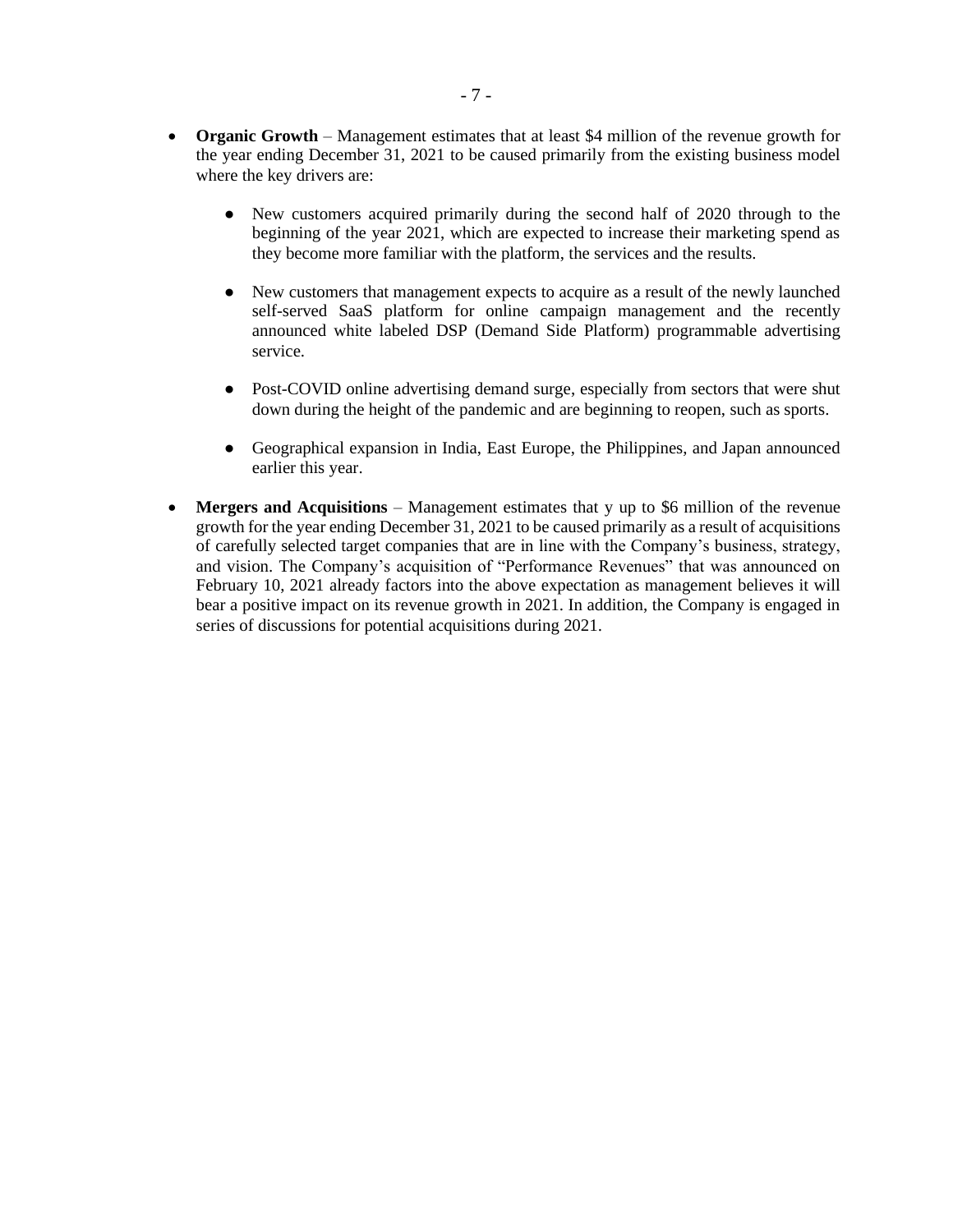# **Selected Financial Information for the three months and year ended December 31, 2020 and 2019.**

The following financial information has been derived from the Company's Financial Statements.

|                                                        | Year ended December 31,  |         |         | Three months ended<br>December 31, |        |  |
|--------------------------------------------------------|--------------------------|---------|---------|------------------------------------|--------|--|
|                                                        | 2020                     | 2019    | 2018    | 2020                               | 2019   |  |
| Revenues                                               | 25,423                   | 27,052  | 28,649  | 6,609                              | 7,544  |  |
| Cost of Sales and Services                             | 17,503                   | 19,105  | 19,125  | 4,443                              | 5,325  |  |
| Research and Development,<br>Net                       | 5,916                    | 4,916   | 3,847   | 1,152                              | 1,406  |  |
| Selling, General and<br><b>Administrative Expenses</b> | 7,252                    | 6,439   | 7,209   | 1,820                              | 1,944  |  |
| <b>Operating Loss</b>                                  | 5,248                    | 3,408   | 1,532   | 806                                | 1,131  |  |
| Finance Income                                         | (8)                      | (6)     | (157)   |                                    | (93)   |  |
| Finance expenses                                       | 465                      | 1,375   | 963     | 138                                |        |  |
| <b>Listing Expenses</b>                                | $\overline{\phantom{a}}$ | 1,519   | ------- | -------                            |        |  |
| Net Loss                                               | 5,705                    | 6,296   | 2,338   | 944                                | 1,038  |  |
| Loss Per Share                                         | 0.06                     | 0.07    | 0.03    | $0.01\,$                           | 0.01   |  |
| Loss Per Share (diluted)                               | 0.06                     | 0.07    | 0.03    | 0.01                               | 0.01   |  |
| <b>Adjusted EBITDA</b>                                 | (2,601)                  | (626)   | (2,036) | (144)                              | (504)  |  |
| Distributions or cash dividends<br>Per Share           |                          |         |         |                                    |        |  |
| <b>Total Assets</b>                                    | 19,438                   | 26,023  | 22,041  | 19,438                             | 26,023 |  |
| Convertible loans and warrants                         | -------                  | ------- | 3,983   | -------                            |        |  |
| <b>Total Non-Current Liabilities</b>                   | 1,168                    | 1,706   | 633     | 1,168                              | 1,706  |  |

For the year end December 31, 2020, the Company reported no discontinued operations, and did not declare any cash dividends.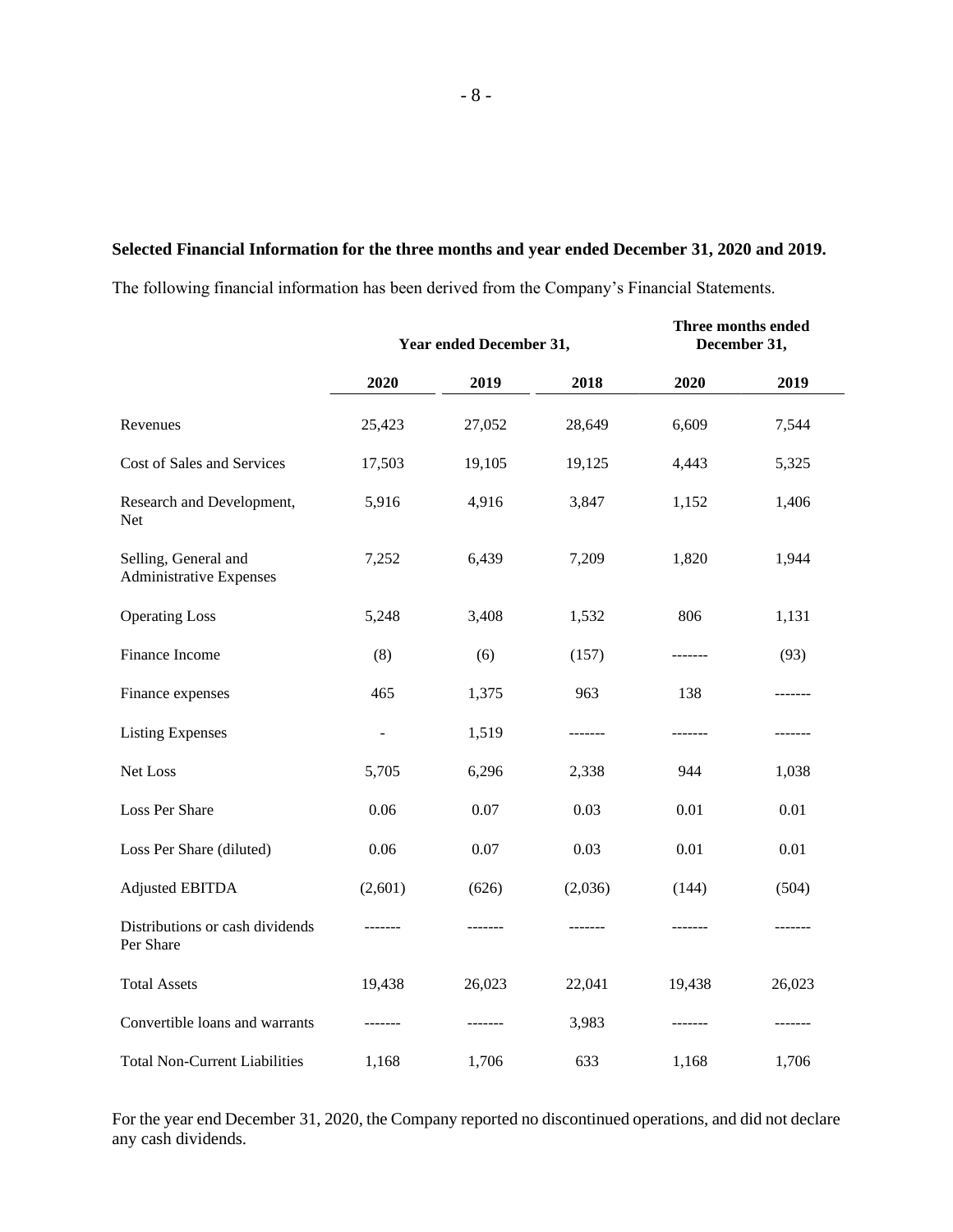# **Financial Operations Overview**

*Financial Period ended December 31, 2020.*

### *Revenue*

The Company generates revenue primarily from two different models:

- (a) Revenue from advertisers that is derived from the Company-installed search engine on a publisher's site. When an end-customer is using the Company's engine, the Company generates revenue from the advertisers, with whom it has a contracted budget that is based on the number of views / impressions and splits the revenues with the publishers. The portion of the revenue collected using this model, which is passed through to the publisher, is 60% to 70%. Revenues are recognized on a gross basis, and the amount paid to publishers is shown as cost of sales.
- (b) Revenue from advertisers that are derived from actual key performance indicators (KPIs) achieved. The KPIs used most frequently are cost per install (CPI), cost per event (CPE), cost per click (CPC) or cost per mille (CPM). Alternatively, the Company may use an agreement whereby the revenue is based on a fixed percentage by using traffic sources as publishers, ad networks and demand side platforms (DSPs). At the end of each month, the revenue from these advertisers are calculated and recognized, taking into consideration any contractual cap with such advertisers. This revenue stream depends on several factors, including the Company's ability to access user data collected by third party sources. Such access may be impeded by certain privacy initiatives undertaken in the industry, including Apple's announcement about implementing an "opt-in" regime for certain data collection in iOS 14.

# *Cost of Sales*

Cost of sales is comprised primarily from costs paid to the publisher or traffic source, for delivering the acquired results (KPI, CPI, CPE, CPC, CPM) given by the advertisers, or with whom the Company shares the revenues it collects from the advertisers.

# *Operating Cost and Expenses*

The Company's operating costs and expenses are classified into two categories: research and development expenses and all others (e.g., selling, general and administrative expenses). For each category, the largest component is typically personnel costs, which consists of salaries, employee benefits and share-based compensation. Operating costs and expenses also include allocated overhead costs for depreciation of equipment. Operating costs and expenses are generally recognized as incurred. Operating costs also include amortization of intangible assets acquired in the business combination that have affected the operating margins.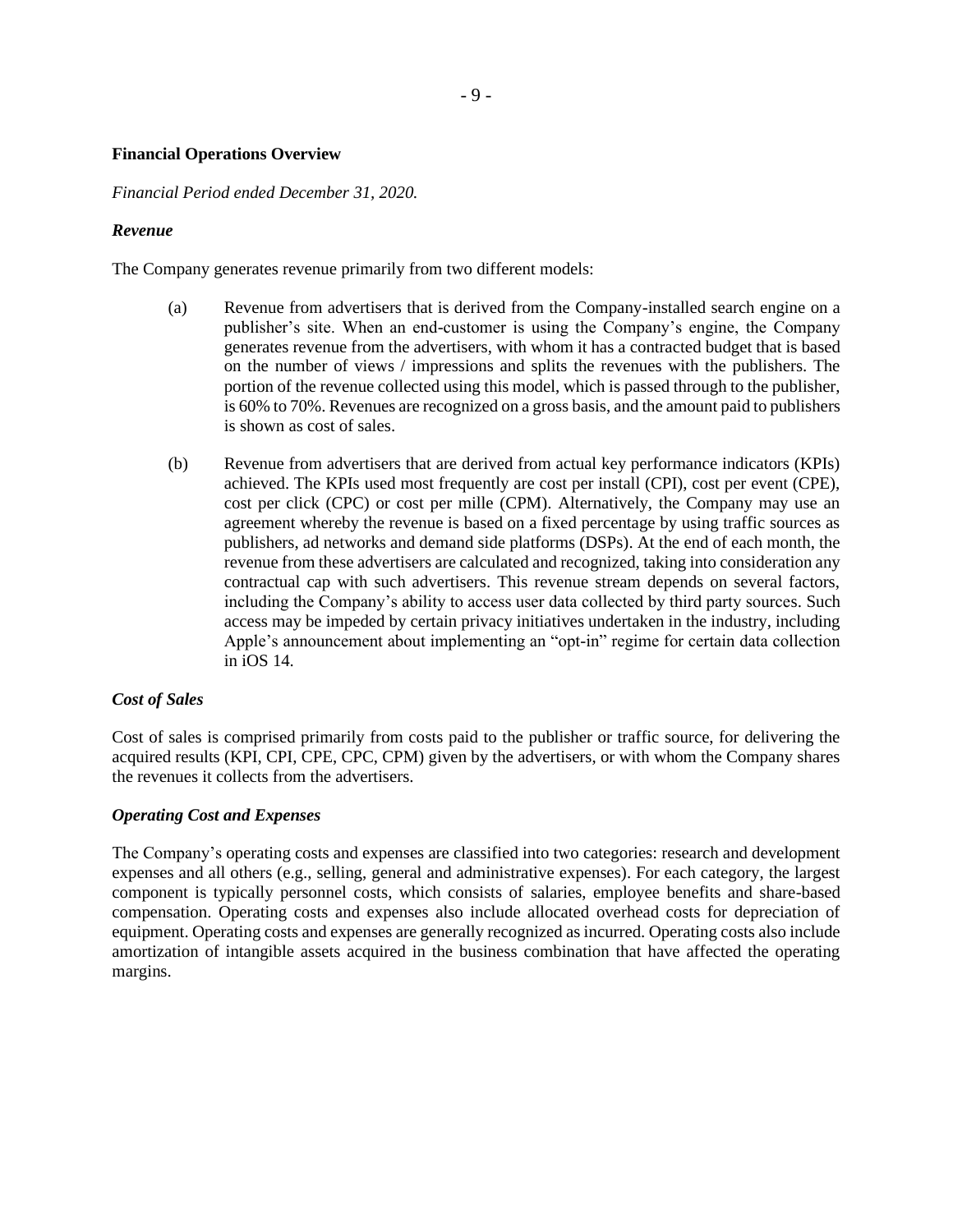# $-10-$

# *Research and Development Expenses*

Research and development activities are central to the Company's business. The Company expects to continue its research and development investments in order to reach its planned milestones of the development product roadmap for 2021. The Company's research and development expenses consist primarily of personnel costs, payment to subcontractors, cloud infrastructure, depreciation and amortization expenses and share-based compensation. The Company capitalizes certain internal and external software development costs, consisting primarily of direct labor associated with creating the internally developed software.

Research and development expenses are expected to decrease in 2021, primary as a result of the expected completion and launch of the Company's SaaS platform.

### *Selling, General and Administrative Expenses*

The Company's selling, general and administrative expenses consist primarily of personnel expenses for the Company's sales, marketing, executive, finance, legal, human resources and administrative personnel. It also includes professional service fees and other general corporate expenses, such as communication, depreciation and amortization, public relations, travel expenses and other office expenses.

The Company expects that its selling, general and administrative expenses will increase in the future. The Company targets global expansion with partners and establishing local operations in a number of specific regions. It also anticipates additional general and administrative costs associated with being a public company. These public company-related expense increases are anticipated to include the costs of additional subsidiaries in various countries, legal fees, accounting and audit fees, directors' and officers' liability insurance premiums and costs related to investor relations.

### *Finance Income and Finance Expenses*

Foreign currency transactions are translated into United States dollars using the exchange rates prevailing as at the dates of the transactions or valuation where items are re-measured. Foreign exchange gains and losses resulting from the settlement of such transactions and from the translation of year-end exchange rates of monetary assets and liabilities denominated in foreign currencies are recognized in the statement of comprehensive loss to "**finance expenses**" and "**finance income**".

### *Overview of Operating Results*

# *Twelve and three months ended December 31, 2020 compared to twelve and three months ended December 31, 2019*

### *Revenues*

For the year ended December 31, 2020, revenues amounted to \$25,423, as compared to \$27,052 for the year ended December 31, 2019, a decrease of \$1,629 or approximately 6%. The decrease in revenues is primarily a result of a reduction in client spending due to the COVID-19 pandemic.

While the digital advertising budgets were impacted less than the traditional advertising budgets during the COVID-19 pandemic, the pandemic has created a significant disruption to the world of sports, travel and other entertainment events. The cancellation of substantially all sporting events across the world, the significant impact on travel, and the substantial decline in most economic activity in many countries, caused many of the major advertisers in the world (including some of the Company's top customers) to materially reduce their advertising budgets as a "knee jerk" response to the pandemic. While some of the Company's sports industry customers restored their budgets pre COVID-19 levels during the course of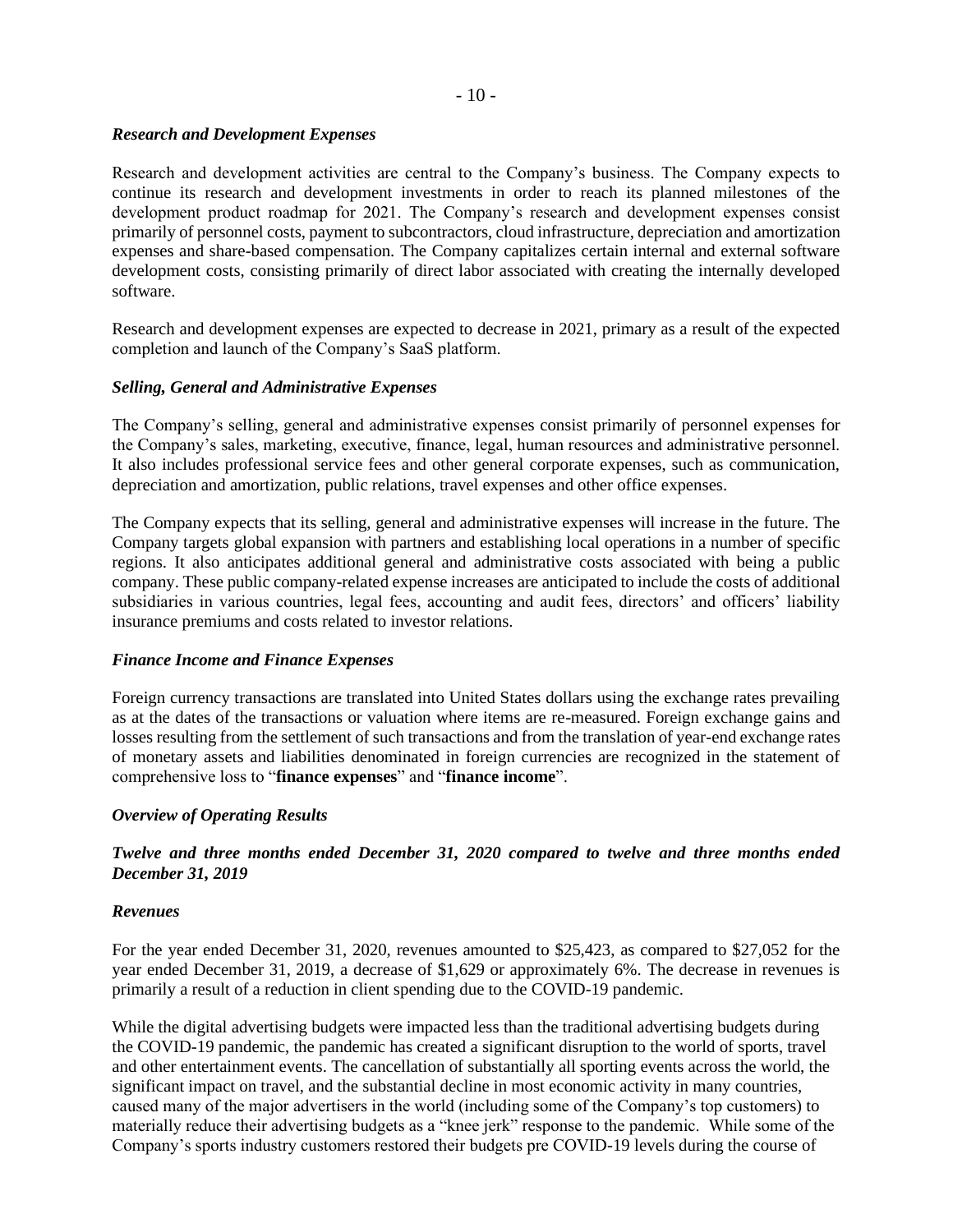2020, the Company has a number of customers that operate within the sports, travel and entertainment event industries that have yet to restore their advertising budgets to preCOVID-19 levels.

For the three months ended December 31, 2020, revenues amounted to \$6,609, as compared to \$7,544 for the three months ended December 31, 2019, a decrease of \$935, or approximately 12%. The decrease in revenues is primarily attributed to the Company's decision to reduce the volume of its engagement with two of its major customers that did not provide sufficiently profitable relationships for the Company. The aforementioned reduction in engagement amounted to a loss of approximately \$1,500 in revenue, some of which was offset by the onboarding of new customers with smaller initial budgets relative to the aforementioned clients.

### *Cost of Sales*

For the year ended December 31, 2020, cost of sales amounted to \$17,503, or 69% of revenues, as compared to \$19,105, or 70% of revenues for the year ended December 31, 2019. The decrease in cost of sale was primarily attributable to the decreased revenue during the period. The improvement in the gross profit margin was primarily attributed to the decrease in the sale of services that have lower margins relative to the other products and services offered by the Company.

For the three months ended December 31, 2020, cost of sales amounted to \$4,443, as compared to \$5,325 for the three months ended December 31, 2019, a decrease of 17%. The decrease is primarily attributed to decrease in revenue during the period. Gross profit was 33% for the three months ended December 31, 2020 compared to 29% for the three months ended December 31, 2019.

Such an improvement in gross margin enabled the Company to generate a two year record high gross profit margin of 33% for the three month period ended December 31, 2020. The increase in gross profit was primarily attributable to the Company's decision to disengage from less profitable customers.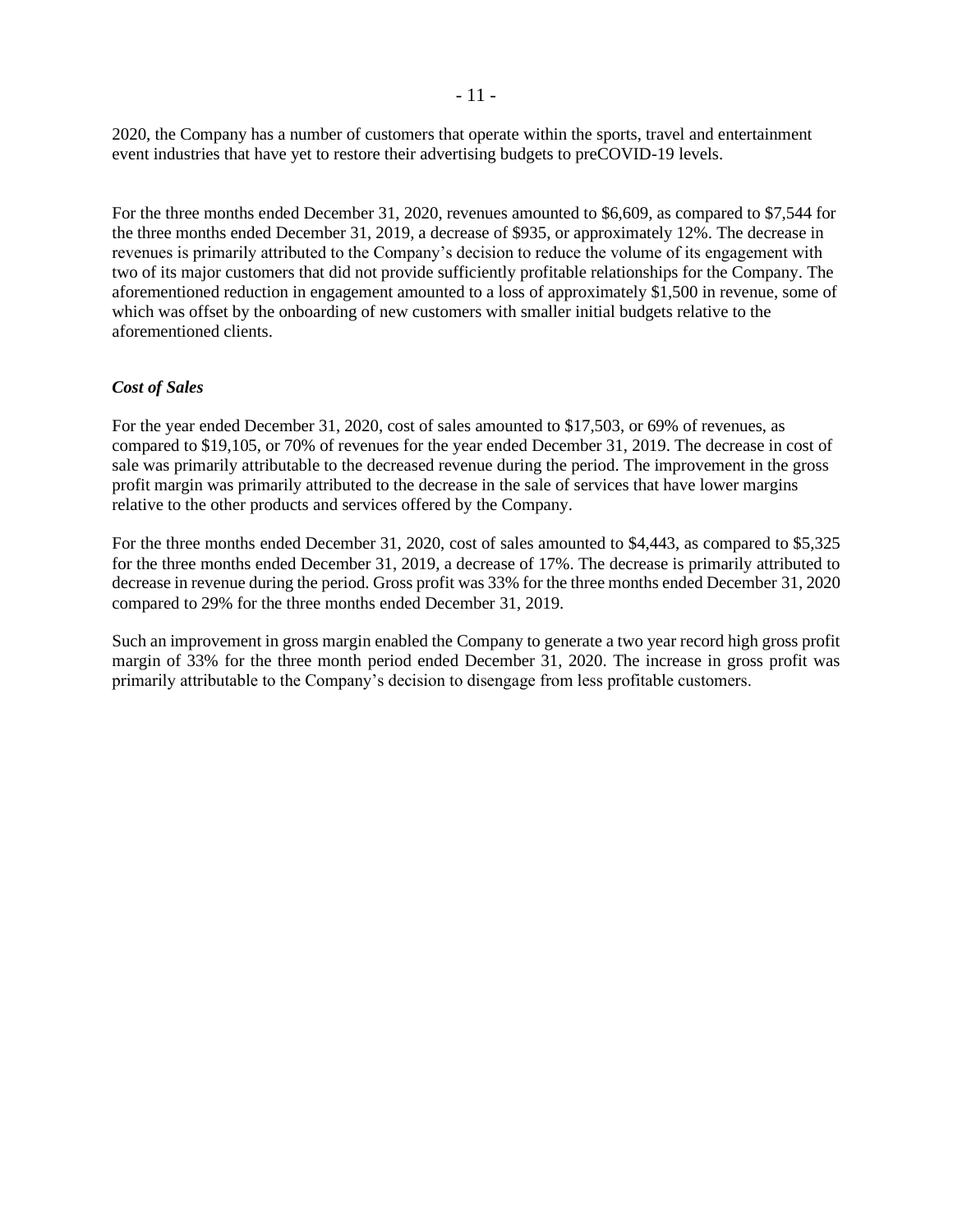# *Operating Costs and Expenses*

Starting from early 2019, in order to lay the foundation for the Company's future growth, the Company increased its operating expenses, (primarily its research and development expenses). The following table summarizes operating expenses for the three and twelve months ended December 31, 2020 and 2019:

|                                                           | <b>Twelve months ended</b><br>December 31, |        | Three months ended<br>December 31, |       |  |
|-----------------------------------------------------------|--------------------------------------------|--------|------------------------------------|-------|--|
|                                                           | 2020                                       | 2019   | 2020                               | 2019  |  |
| R&D Salaries and Related Expenses <sup>(1)(*)</sup>       | 1,815                                      | 1,636  | 275                                | 495   |  |
| S&M Salaries and Related Expenses <sup>(1)</sup>          | 2,615                                      | 2,356  | 672                                | 715   |  |
| G&A Salaries and Related Expenses <sup>(1)</sup>          | 1,517                                      | 1,570  | 357                                | 434   |  |
| R&D Subcontractors <sup>(2)(*)</sup>                      | 611                                        | 536    | 111                                | 176   |  |
| R&D Services $(3)(*)$                                     | 1,843                                      | 1,046  | 348                                | 323   |  |
| G&A Professional Fees <sup>(4)</sup>                      | 1,020                                      | 442    | 223                                | 263   |  |
| Advertising Expenses $(5)$                                | 540                                        | 239    | 180                                | 112   |  |
| Share-Based Payments <sup>(6)</sup>                       | 175                                        | 620    | 35                                 | 53    |  |
| Depreciation and Amortization <sup><math>(7)</math></sup> | 2,472                                      | 2,162  | 627                                | 574   |  |
| Other G&A and S&M Expenses <sup>(8)</sup>                 | 560                                        | 748    | 144                                | 205   |  |
| <b>Total</b>                                              | 13,168                                     | 11,355 | 2,972                              | 3,350 |  |

#### **Notes:**

- 1. According to the Company's growth plan and to meet its milestones on the product roadmap, the Company recruited new employees during the period, most of whom are in research and development and in sales and marketing. Part of the increase in salary expenses was attributed to the decrease in foreign exchange rate between USD and New Israeli Shekel ("NIS") during the period, which amounted to \$229 and \$74for the twelve and three months period ended December 31, 2020, respectively.
- 2. After meeting its first milestone in the fourth quarter of 2020, the Company continued to focus on developing its product and increased its research and development expenses in order to meet future development milestones as noted below.
- 3. During the twelve month period ended December 31, 2020, the Company increased its investments in research and development, including cloud infrastructures and hosting services. The increase in research and development allowed the Company to process larger amounts of data in order to improve its data processing capabilities and provide new and innovative technology solutions to the market. Research and development expenses are expected to decrease in 2021 primarily due to the completion and launch of the Company's SaaS product (MVP).
- 4. As a result of becoming a reporting issuer during the third quarter of 2019, professional fees expenses were significantly increased. Until August 2019, these expenses were capitalized and were not part of the Company's operating expenses. Professional fees expenses include expenses such as IR consultants, legal advisors, accountants, advisors, and board member compensation. The Company continues to improve its efficiency and was able to reduce its professional fees during the fourth quarter of 2020.
- 5. As part of the Company's expansion plans and as a result of the "Qualifying Transaction", the Company increased its marketing and advertising expenses in 2020. Media costs were increased in an attempt to increase brand awareness and for ongoing lead generation. In addition, to further its brand awareness campaign, the Company launched its Latin America operations during the period which resulted in associated costs such as content advertising and the hiring of additional employees. Digital assets were upgraded during the year ended December 31, 2020, including a brand new website in four languages and new branding and marketing materials. In addition, new sales and marketing software solutions were implemented and the Company sponsored four professional digital conferences, while participated in many more.
- 6. As at December 31, 2020, the Company had 10.3 million outstanding stock options. The majority of the Company's stock options were granted during 2018. Stock options expenses are recorded only once the options vest. As a result, most of the related stock options expenses were recorded by the end of 2019 and the remaining balance was recorded during 2020.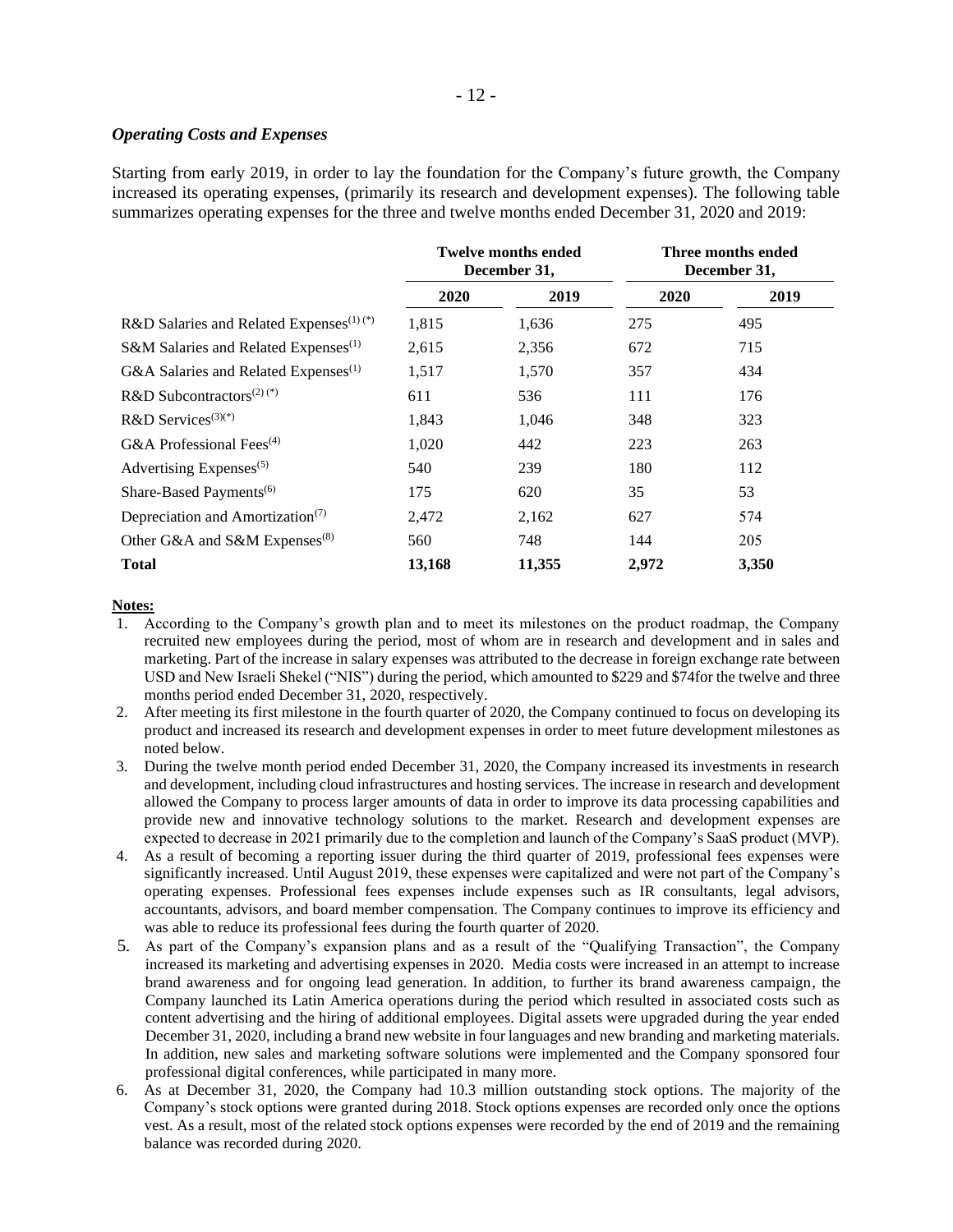- 7. The increase in depreciation and amortization expenses was related to the leased assets. During the second quarter of 2019 the Company entered a new office rental agreement and adopted IFRS 16 which requires in inclusion of the lease payments as a depreciation and amortization expense. As a result, only seven months of related expenses were recorded in 2019 compared to a full year in 2020.
- 8. The decrease was due to general cost cutting efforts in other G&A and S&M Expenses as a result of the COVID-19 pandemic which significantly lowered travel expenses.

(\*) The Company capitalizes certain internal and external software development costs, consisting primarily of direct labor associated with creating the internally developed software. In 2020 the Company capitalized software development costs of \$392, all in the fourth quarter of 2020.

For the three months ended December 31, 2020, operating expenses decreased by \$378 compared to the three months ended December 31, 2019. The decrease in operating expenses during the noted period is primarily attributed to the capitalization of R&D expenses and general costs cutting due to management focus on efficiency.

### *Operating Loss*

Operating loss for the twelve months ended December 31, 2020 was \$5,248 as compared with \$3,408 for the twelve months ended December 31, 2019, an increase of \$1,840. The increase in the operating loss is primarily attributed to the Company's growth plans. The increase in expenses is primarily attributed to an increase in research & development expenses due to the Company's acceleration accelerated of its plan to provide a self-serve SaaS solution to the market and strategy to advance the product road map which allowed it to reach its first millstone as planned. In addition, the Company saw a significant increase in professional fees expenses as the result of becoming a reporting issuer.

Operating loss for the three months ended December 31, 2020, was \$806 as compared with \$1,131 for the three months ended December 31, 2019, a decrease of \$325. The decrease in the operating loss is primarily attributed to the Company's capitalization of software development costs as mentioned above.

Adjusted EBITDA for the twelve months ended December 31, 2020 was \$(2,601) as compared with \$(626) EBITDA for the twelve months ended December 31, 2019. The increase in Adjusted EBITDA is primarily attributed to the increase in operating expenses which was due to the increase in research & development expenses according to the expansion strategy as mentioned above and as a result of the Company becoming a reporting issuer.

Adjusted EBITDA for the three months ended December 31, 2020 was \$(144) as compared with \$(504) EBITDA for the three months ended December 31, 2019. The improvement in the Adjusted EBITDA is partially attributed to capitalization of development cost. As the Company progressed with its research and development project uncertainty associated with capitalization have decreased and hence the Company started to capitalize eligible development costs.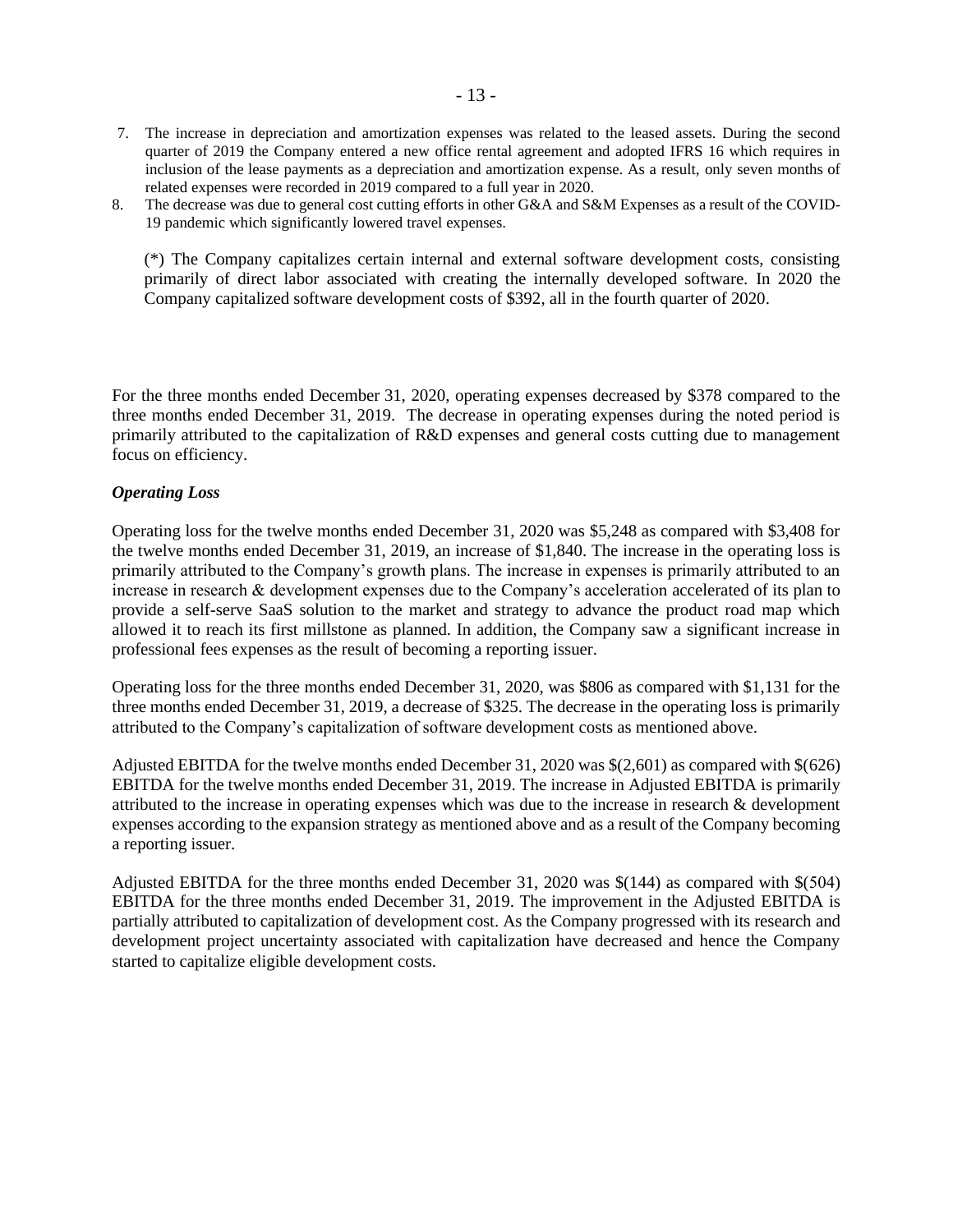# **Reconciliation of Non-IFRS Measures**

The following table presents a reconciliation of Adjusted EBITDA to Operating Loss for the year and three months ended December 31, 2020 and 2019:

|                               |                      | <b>Year ended</b>    | Three months ended   |                      |  |
|-------------------------------|----------------------|----------------------|----------------------|----------------------|--|
|                               | December 31,<br>2020 | December 31,<br>2019 | December 31,<br>2020 | December 31,<br>2019 |  |
| <b>Operating loss</b>         | (5,248)              | (3,408)              | (806)                | (1,131)              |  |
| Adjustments:                  |                      |                      |                      |                      |  |
| Depreciation and amortization | 2,472                | 2,162                | 627                  | 574                  |  |
| Cost of share-based payments  | 175                  | 620                  | 35                   | 53                   |  |
| Total adjustments             | 2,647                | 2,782                | 662                  | 627                  |  |
| <b>Adjusted EBITDA</b>        | (2,601)              | (626)                | (144)                | (504)                |  |

# *Finance Expenses, Net*

Finance expenses, calculated on a net basis, were \$457 for the twelve months ended December 31, 2020 as compared with \$1,369 for the twelve months ended December 31, 2019, a decrease of \$912. The decrease in finance expenses, is primarily attributed to the change in value of convertible debt securities that were converted to equity securities prior to the closing of the "Qualifying Transaction" that caused significant expenses during the period ended December 31, 2019, with no corresponding amounts in 2020.

For the three months ended December 31, 2020, finance expenses increased by \$231 compared to the three months ended December 31, 2019. The increase is related to the decrease in foreign exchange rate between USD and NIS for the period. To date, the Company has hedged most of its foreign currency transactions in order to control fluctuations in currency exchange rates.

# *Net loss*

Net loss for the twelve months ended December 31, 2020 was \$5,705 as compared with a net loss of \$6,296 for the twelve months ended December 31, 2019, a decrease in net loss of \$591. The decrease in net loss is partially attributed to listing expenses in 2019, as a result of the "Qualifying Transaction", with no corresponding amounts in 2020.

Net loss for the three months ended December 31, 2020 was \$944 as compared with a net loss of \$1,038 for the three months ended December 31, 2019. The change is not material.

# *Use of Proceeds*

Pursuant to the Concurrent Financing and Qualifying Transaction, the Company disclosed its intended use of proceeds. The Company's use of proceeds from the Concurrent Financing has not changed from the disclosure set forth in the "Available Funds and Principal Purposes" section of the Company's Listing Statement dated as of June 30, 2019 to the date of this MD&A.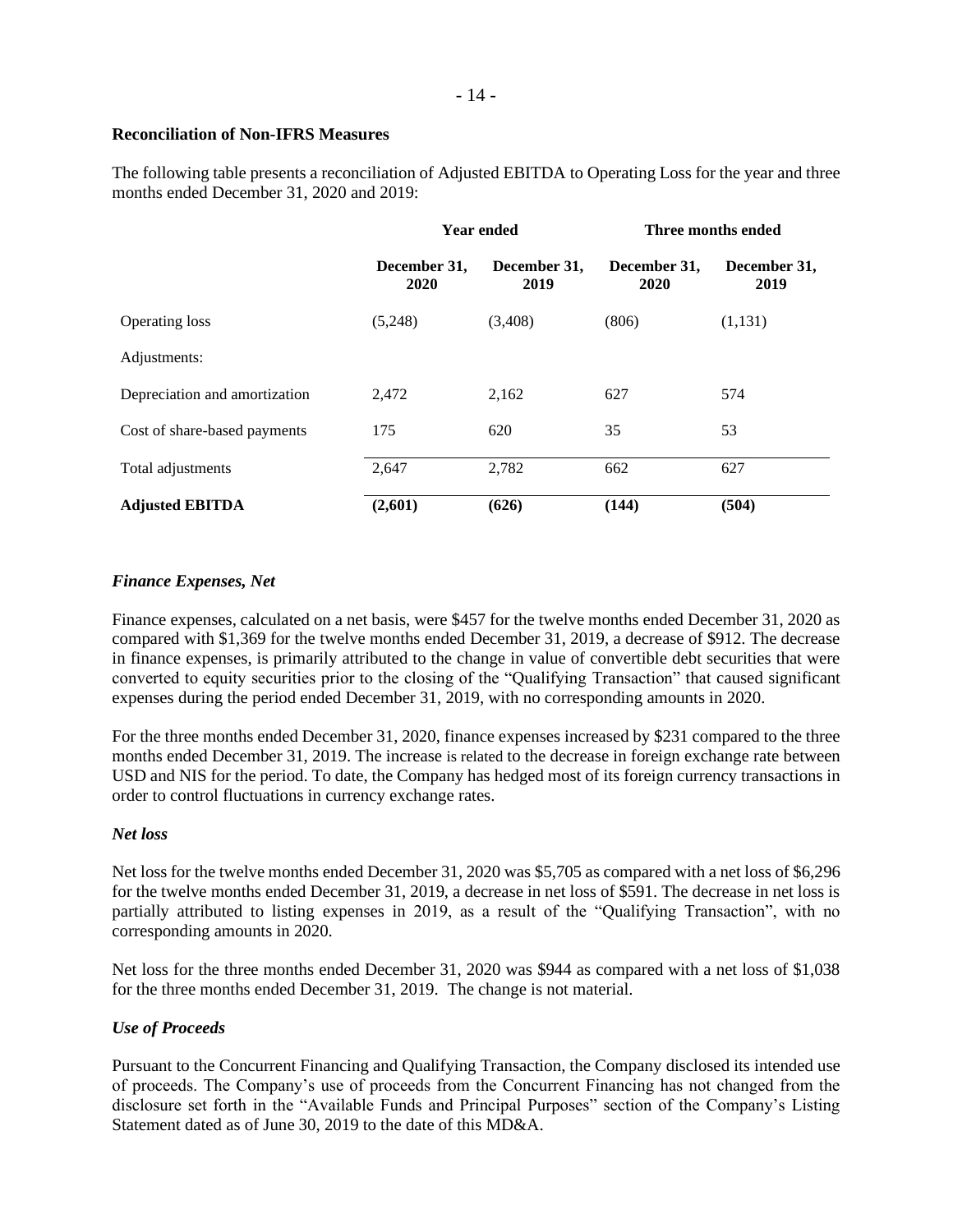**Additional information relating the fiscal year 2020, 2019 and 2018 is posted on SEDAR at www.sedar.com under management discussion and analysis review.**

#### **Summary of Quarterly Results**

The following table below sets out certain financial data for the Company:

|                                  | Q <sub>4</sub><br>2020 | Q <sub>3</sub><br>2020 | Q <sub>2</sub><br>2020 | Q1<br>2020 | Q4<br>2019 | Q <sub>3</sub><br>2019 | Q <sub>2</sub><br>2019 | Q <sub>1</sub><br>2019 |
|----------------------------------|------------------------|------------------------|------------------------|------------|------------|------------------------|------------------------|------------------------|
| Revenue                          | 6,609                  | 6,625                  | 5,676                  | 6,513      | 7,544      | 5,904                  | 6,705                  | 6,899                  |
| Operating (Loss)                 | (806)                  | (1,488)                | (1,440)                | (1,514)    | (1,131)    | (1,059)                | (786)                  | (432)                  |
| Adjustments:                     |                        |                        |                        |            |            |                        |                        |                        |
| Depreciation and<br>amortization | 627                    | 613                    | 613                    | 619        | 574        | 574                    | 557                    | 457                    |
| Cost of share-based<br>payments  | 35                     | 25                     | 67                     | 48         | 53         | 105                    | 176                    | 286                    |
| <b>Adjusted EBITDA</b>           | (144)                  | (850)                  | (760)                  | (847)      | (504)      | (380)                  | (53)                   | 311                    |
| Basic loss per share             | 0.01                   | 0.02                   | 0.03                   | 0.02       | 0.01       | 0.03                   | 0.21                   | <b>NA</b>              |
| Diluted loss per share           | 0.01                   | 0.02                   | 0.03                   | 0.02       | 0.01       | 0.03                   | 0.21                   | <b>NA</b>              |

# *Liquidity & Capital Resources*

As at December 31, 2020, the Company held cash in the amount of \$2,571, trade receivables in the amount of \$3,713, other current assets in the amount of \$567, trades payables in the amount of \$2,034 and current liabilities in the amount of \$3,895.

To date, the Company has funded its operations primarily by way of equity offerings and the sale of convertible debt securities in 2019 to the Company's shareholders in a total amount of \$11,136.

Further, see "Liquidity and fair value risk" below for additional information on the general liquidity risks facing the Company.

The Company's recurring revenues in addition to the current cash and receivables are expected to be sufficient to maintain the Company's planned growth in the future.

On March 24, 2021, the Company signed a Credit Line agreement with one of its banks. The credit line agreement allows the Company to withdraw, at its own discretion, up to USD2,000, subject to the terms and conditions stipulated in the agreement. Amounts withdrew under the credit line bears interest of one month's LIBOR + 4.75% per annum.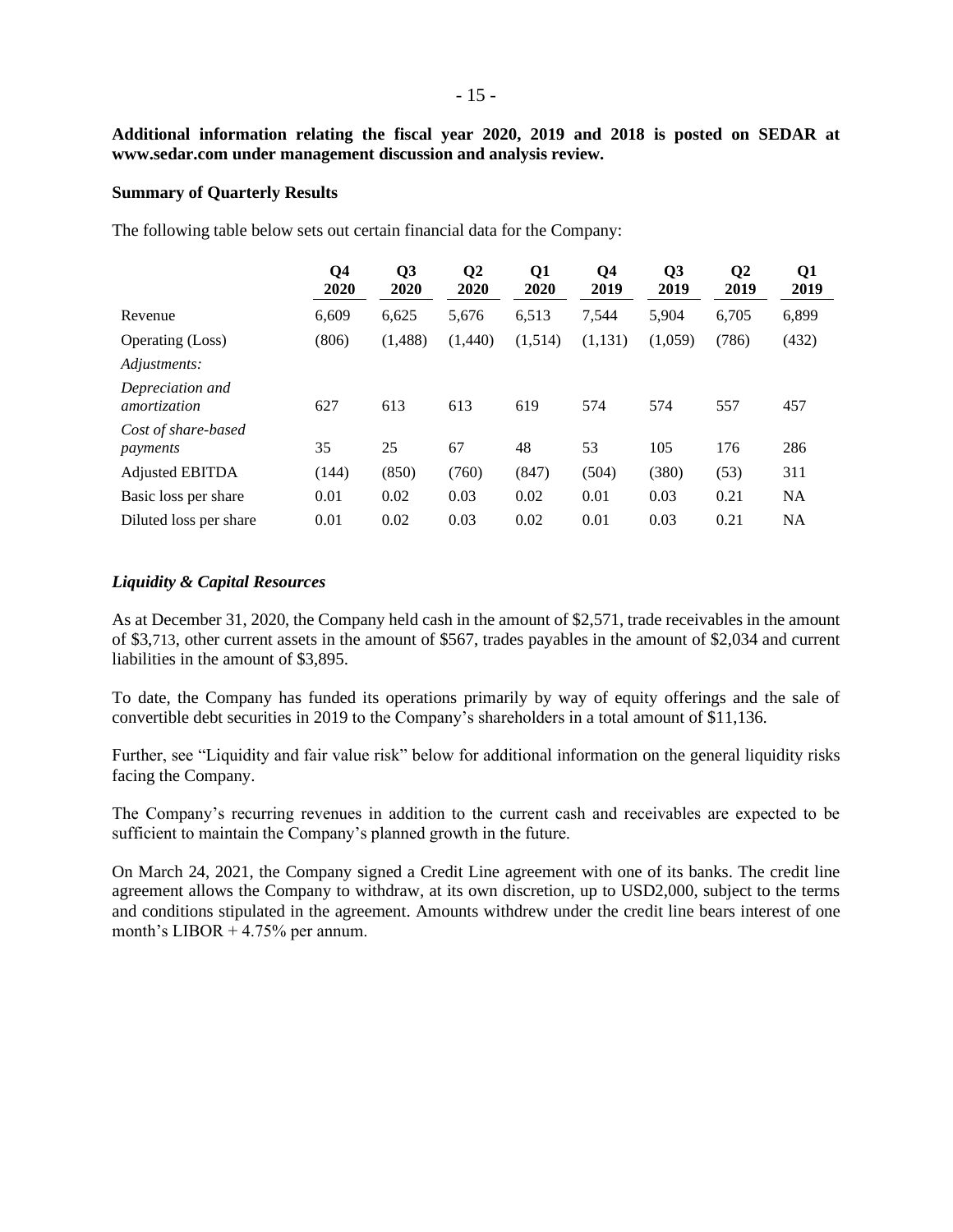# - 16 -

### *Consolidated Cash Flow Activity*

The following summarizes the Company's statement of cash flow for the twelve and three month periods ended December 31, 2020 and 2019.

# *Net Cash Used in Operating Activities*

Net cash used in operating activities for the twelve months period ended December 31, 2020 was \$2,303 as compared to \$2,221 for the twelve months period ended December 31, 2019. The change is not material.

Net cash used in operating activities for the three months period ended December 31, 2020 was \$86 as compared to \$18 for the three months period ended December 31, 2019. The change is not material.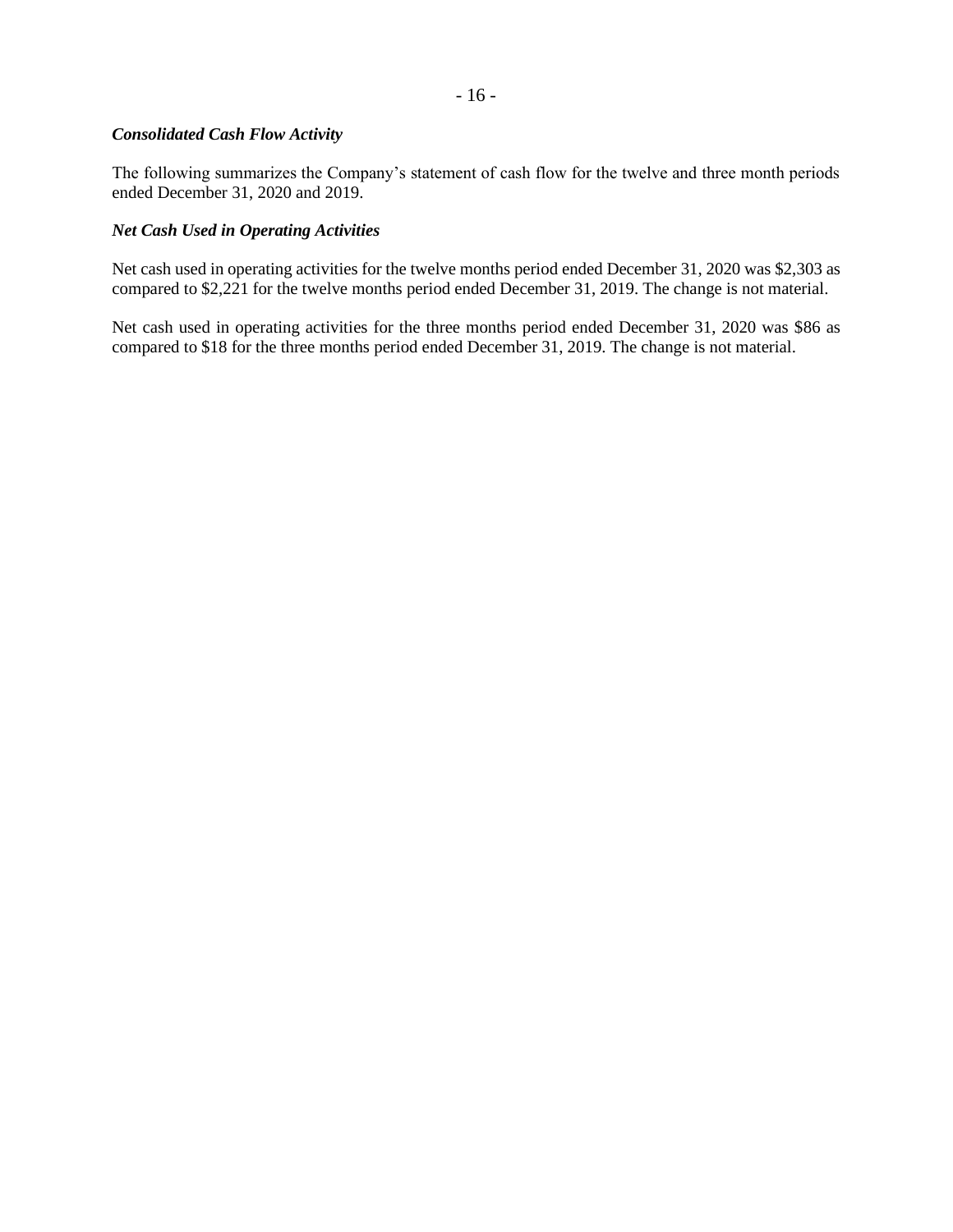# *Net Cash Used in Investing Activities*

Net cash used in investing activities for the twelve months period ended December 31, 2020 was \$415 as compared to \$185 for the twelve months period ended December 31, 2019. The change in net cash used in investing activities was primarily due to capitalization of software development costs during the fourth quarter of 2020 in the amount of \$392.

Net cash used in investing activities for three months period ended December 31, 2020 was \$380 as compared to \$5 for the three months period ended December 31, 2019. The increase in net cash used in investing activities is primarily due to capitalization of software development costs as mentioned above.

# *Net Cash generated from (used in) Financing Activities*

Net cash used in financing activities for the twelve months period ended December 31, 2020 was \$(601), as compared to net cash generated of \$4,692 for the twelve months period ended December 31, 2019. The decrease in net cash generated in financing activities was primarily due the receipt of funds related to the Company's "Qualifying Transaction".

Net cash used in financing activities for three months period ended December 31, 2020 was \$106 as compared to net cash generated of \$5 for the three months period ended December 31, 2019. The increase in net cash used in financing activities is primarily due to lease liabilities.

### **Outstanding Share Data**

The Company has authorized share capital of an unlimited number of common voting shares. The Company's outstanding securities are comprised of:

|                  | December 31,<br><b>2020</b> |
|------------------|-----------------------------|
| Common shares    | 94,811,681                  |
| Options          | 10,322,951                  |
| Warrants         | 458,080                     |
| Finders' Options | 265,000                     |

As of the date of the MD&A, 94,974,836 common shares were issued and outstanding. In addition, as of the date of the MD&A, 10,218,355 stock options were outstanding with exercise prices ranging from 0 to CA\$1 per share.

As of the date of the MD&A, in connection with the Qualifying Transaction, the agents of the brokered portion of the Concurrent Financing received 458,080 Broker Warrants. Each Broker Warrant is exercisable to acquire one common share of the Company at CA\$1.00 per share until August 20, 2021. In addition, certain finders received 265,000 finders' options on identical terms as the Broker Warrants.

On March 30, 2020, the Company's board has approved a financial services agreement with one of its consultants. The consultant began providing the services during April 2020. Pursuant to the agreement, the Company will issue to the consultant up to 3,800,000 stock options. The options will be issued in accordance with a specified schedule over a period of two years. 50% of the options issued on any date will vest immediately (the "**Vested Options**") and may be exercised in whole or in part, during the period of one year thereafter. The exercise price per Vested Option will be the greater of: CA\$0.65, and the lower of (X) the Market Price (as such term is defined by Policy 1.1 of the TSXV); or (Y) the Discount Market Price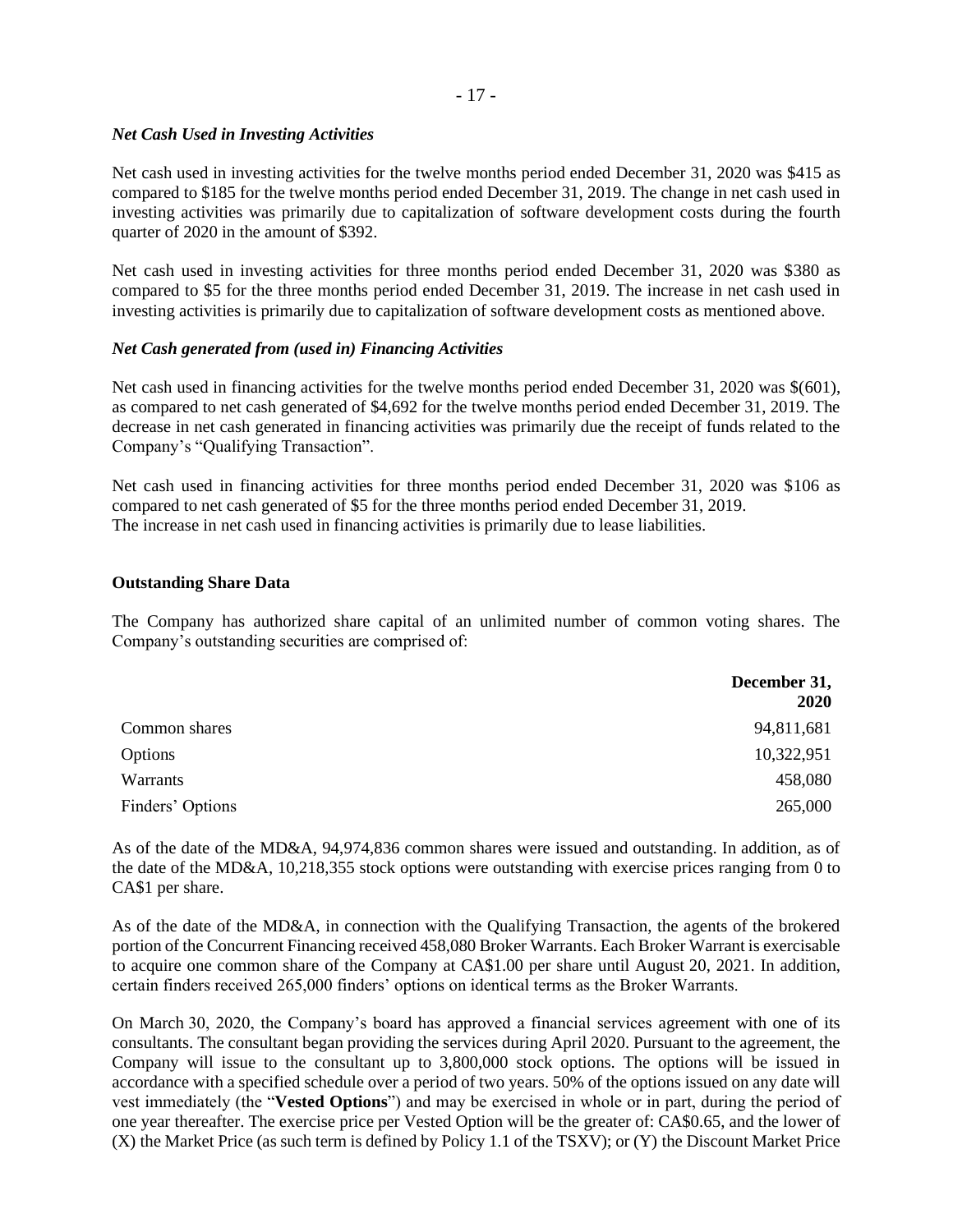(as such term is defined by Policy 1.1 of the TSXV) but only in circumstances where the option plan of the Company permits the Discount Market Price to be used on the date of the grant. The remaining 50% of the options (the "**Unvested Options**") will vest upon the satisfaction of certain performance conditions. Subject to compliance with the requirements of the TSXV, the exercise price per Unvested Option shall be CA\$1.00 (or such greater amount, but only to the extent required to comply with the rules of the TSXV). If the vesting conditions are not satisfied within one year of the date of the agreement, the Unvested Options will not vest and be cancelled. Once vested, the Unvested Options may be exercised, in whole or in part, during a period of six months following such vesting date.

On December 29, 2020, the Company granted 1,220,000 stock options to certain officers and employees of the Company pursuant to the Company's incentive stock option plan. The options granted will vest over a 36-month period. Each option granted has an exercise price of CA\$0.18 per share and an expiry date of December 29, 2025.

On February 9, 2021 the Company acquired all of Performance Revenues Ltd.'s tangible and intangible assets in consideration in consideration for US\$350, in cash and an earn-out that is based on the annual results of Performance Revenues for 2021, capped at maximum of US1,023 , payable in Zoomd's shares, using a price per share that is the higher of (i) the fair market value on the day of payment and (ii) CA\$0.96 (\$0.75 USD based on CAD:USD rate) per share.

# **Off-Balance Sheet Arrangements**

The Company has not had any off-balance sheet arrangements from the date of its incorporation to the date of this MD&A.

# **Related Party Transactions**

Parties are considered to be related if one party has the ability to control the other party or exercise significant influence over the other party's making of financial and operational decisions, or if both parties are controlled by the same third party. The Company engaged in the following related party transactions with Amit Bohensky, the Chairman of the Company, or companies controlled by him.

As of 2013, the Company received business management and development services from Amit Bohensky Consulting and Investments Ltd., ("**Bohensky Consulting**"), an Israeli company controlled by Amit Bohensky. Such services are provided personally by Amit Bohensky. The Company may terminate the consulting agreement between the parties upon a written notice of not less than 90 days. Since the fourth quarter of 2019, the Company also receives director services from Amit Bohensky. For the year ended December 31, 2020, the Company paid Bohensky Consulting and Investments Ltd. a total amount of \$353.

As of 2014, the Company received software development services from Develop Soft Ltd., ("**Develop Soft**") a Bulgarian software company controlled by Amit Bohensky. The Company may terminate the service agreement between the parties upon a written notice of not less than 60 days. For the year ended December 31, 2020, Develop Soft provided the software development services through its employees, who are assigned to the Company's research and development team. For the year ended December 31, 2020, the Company paid Develop Soft a total amount of \$576.

Outstanding balances with related parties as of December 31, 2020, (including amounts payable to such parties), consist of \$96.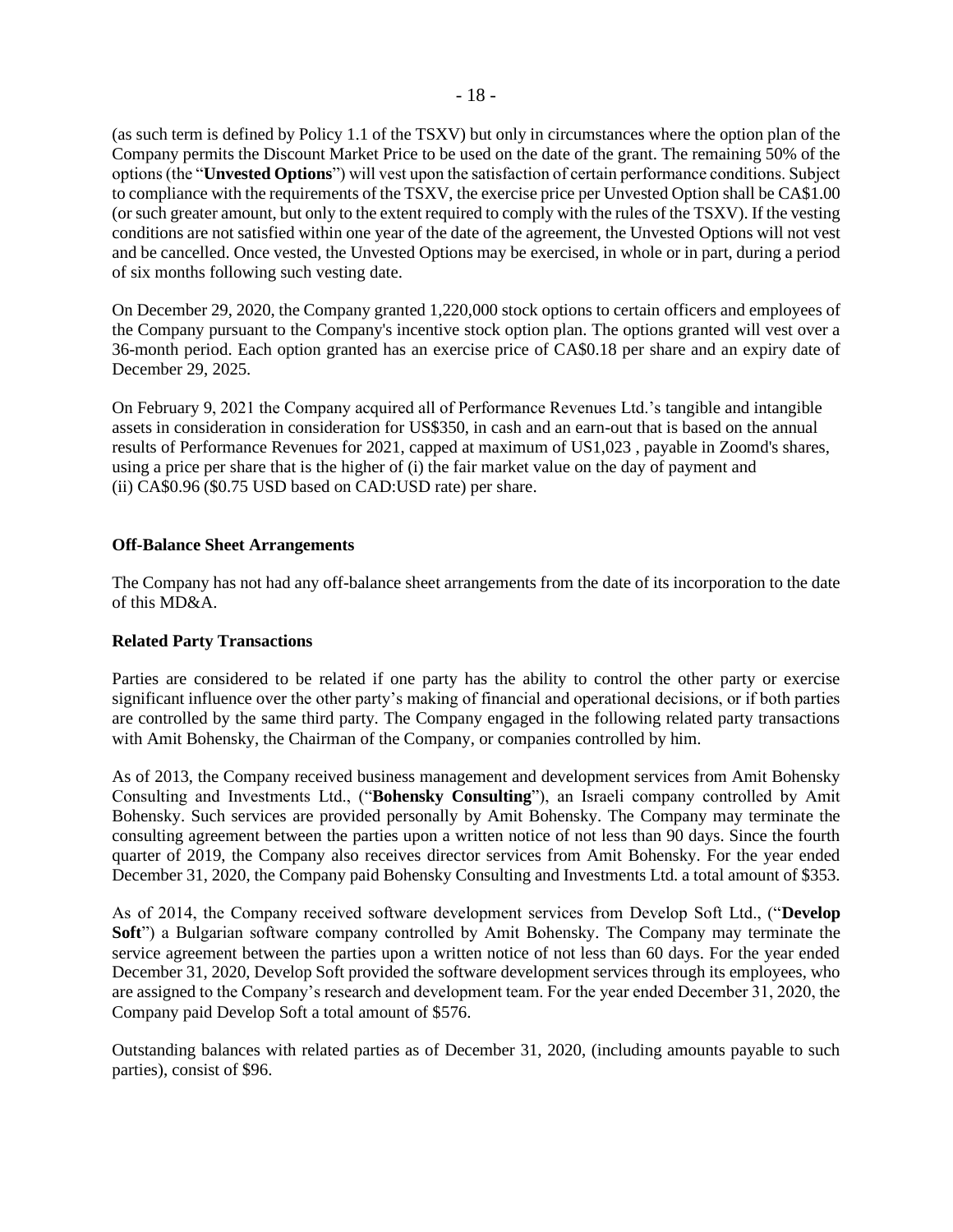### - 19 -

# **Financial Instruments and Risk Factors**

The Company operates in a competitive industry and its results of operations, business prospects and financial condition are subject to a number of risks and uncertainties and are affected by a number of factors outside the control of management of the Company. The risks and uncertainties include those disclosed in the Company's filing statement dated June 30, 2019 and filed on SEDAR as well as the following risks and uncertainties.

# **Foreign currency risk**

The Company's functional currency is the United States dollar. The Company's exposure to the fluctuations occurring in the rates of exchange between the United States dollar, Canadian dollar and the NIS result primarily from salaries and related expenses that are stated in NIS. During the period, no change took place in the exposure to currency risk or in the manner in which the Company manages and measures the risk.

To date, the Company is using options to hedge its foreign currency exposure with respect to the NIS appreciating relative to the US\$.

# **Management of credit risk**

Before receiving a new customer and during the period, the Company conducts research on the financial strength of the customer and requests that the customer provide credit references from other suppliers with whom the customer maintains business relations. In addition, the Company purchased a credit insurance policy for some of its customers. Moreover, the Company holds cash and cash equivalents in various financial institutions. Pursuant to the Company's policies, evaluations of the relative financial stability of the different financial institutions are performed on an on-going basis.

# **Liquidity and fair value risk**

Careful management of liquidity risk requires a sufficient cash balance to support operating activities. Management constantly analyzes cash balances, which are comprised of cash and cash equivalents and assets at fair value through profit and loss. This analysis is based on forecasted cash flows, in accordance with the policies and restrictions set by the Company. The Company keeps a sufficient level of cash and cash equivalents, by taking into account the cash required for its operating activities, in order to reduce the liquidity risk that the Company is exposed to.

# **Critical Accounting Estimates**

Significant Accounting Judgements and Key Sources of Estimation are summarized in note 3 to the Company's annual audited financial statements for the period ended December 31, 2020 and have not changed during the following interim period.

# **Statement of Compliance with IFRS**

The Company's financial statements have been prepared in accordance with IFRS as issued by the International Accounting Standards Board ("**IASB**").

### **Recently adopted accounting pronouncements**

IFRS 16, Leases ("**IFRS 16**") was issued by the IASB in January 2016 and specifies how an IFRS reporter will recognize, measure, present and disclose leases. The standard provides a single lessee accounting model, requiring lessees to recognize assets and liabilities for all leases unless the lease term is 12 months or less or the underlying asset has a low value. Lessors continue to classify leases as operating or finance,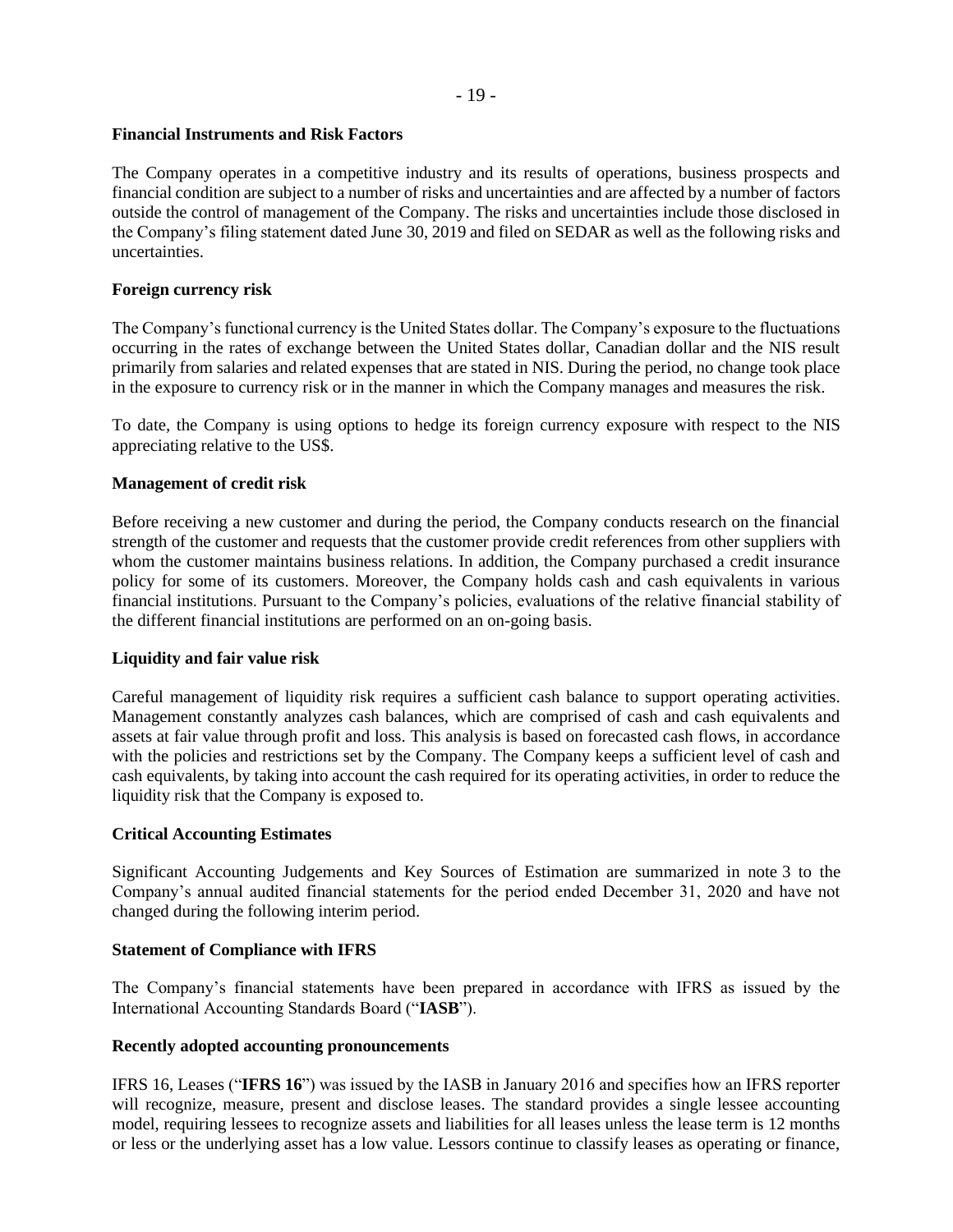with IFRS 16's approach to lessor accounting substantially unchanged from its predecessor, IAS 17. An entity applies IFRS 16 for annual periods beginning on or after January 1, 2019. A lessee shall either apply IFRS 16 with full retrospective effect or alternatively not restate comparative information but recognize the cumulative effect of initially applying IFRS 16 as an adjustment to opening equity at the date of initial application. At the transition date, the Company had a lease of vehicles with a monthly lease payment of \$1, as well as office rent that ended on May 2019. At the transition date, there was no significant effect on the Company's position and results of operations. During the second quarter of 2019, as a result of the Company's need of a larger office space, the Company entered into a new office rent agreement for a period of four years with a monthly lease payment of \$47. The Company also entered into new vehicle lease agreements, each for a period of three years, with an average total monthly lease payment of \$5.

# **Public Health Crisis**

On March 11, 2020, the World Health Organization declared the outbreak of COVID-19 as a global pandemic, which continues to spread around the world. COVID-19 and actions taken to mitigate the spread of it have had and are expected to continue to have an adverse impact on the economies and financial markets of many countries, including the geographical area in which the Company operates.

The management of the Company is closely evaluating the impact of COVID-19 on the Company's business. The Company took a number of steps to mitigate the impact of the pandemic on its operations for 2020, including decreasing all employees' salaries by 25% for April and May 2020 and reducing some of its service providers' expenses. From July 2020, the Company decreased most of its employees' salaries and some of its service providers costs by 10%. Further steps may be taken based on the Company's financial situation and after considering the Company's revenue growth.

The Company increased penetration into verticals that have benefitted from the COVID-19 pandemic, such as e-commerce and FinTech, has helped offset some of the spending weakness by the Company's sportsrelated customers that have only recently started to normalize their advertising budgets. Management believes that as a result of its ability to mitigate some of the impacts of the COVID-19 pandemic by onboarding customers that were not significantly impacted by the COVID-19 pandemic, it was able to meet its milestones in the fourth quarter of 2020 and the first quarter of 2021, and it will continue with its current plan of future development and expansion as third milestone on the product roadmap, soft launch during second quarter 2021, and the full SaaS release planned for the third quarter 2020.

### **Subsequent Events**

On February 9, 2021 the Company acquired all of Performance Revenues' Ltd tangible and intangible assets, in consideration for US\$350 in cash and an earn-out that is based on the annual results of Performance Revenues for 2021, worth a maximum of US1,023, payable in Zoomd's shares, using a price per share that is the higher of (i) the fair market value on the day of payment and (ii) CA\$0.96 (\$0.75 USD based on CAD: USD rate) per share.

The acquisition opens direct access for Zoomd to additional top-tier global advertisers and a strong entry into the Japanese market. The acquisition is expected to enable Zoomd to offer its existing and new clients new distribution channels, high profile influencer-based marketing and novel video creation services for better advertising campaigns and conversion rates.

# **APPROVAL**

The Directors of Zoomd have approved the disclosures contained in this MD&A.